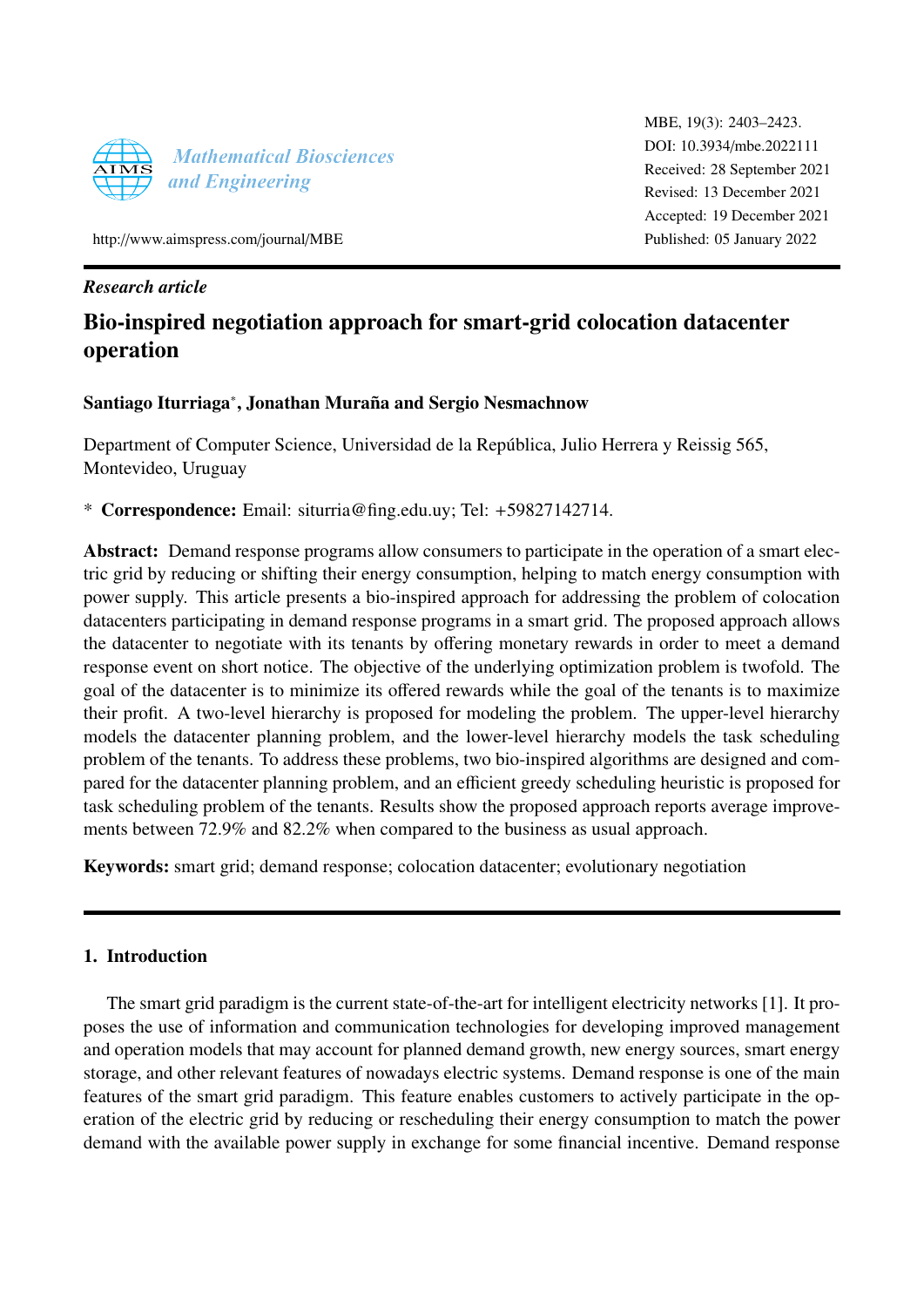contributes to improving the economic operation and reliability of the electric system. Hence, these strategies are recognized as some of the most useful strategies in the active demand side theory [\[2\]](#page-18-1).

Demand response relies on the flexibility of large energy consumers to defer some of their consumption in order to match an energy reduction target issued by the grid operator. This capability allows the grid operator to cope with energy demand and supply fluctuations by reshaping the demand curve of the whole electrical system. This enables the grid operator to flatten peaks of energy demand and deal with unexpected short-lived energy outages like the ones typically produced by renewable energy sources. Datacenters are a specific case of large consumers that can help the system by participating in demand response programs. This is because most datacenters can plan their activities beforehand by deferring the execution of some computational tasks and adjusting their energy consumption to contribute in demand response events [\[3\]](#page-18-2).

A colocation datacenter is a widely used business model for datacenters in which the datacenter operator provides housing to third-party computing and networking equipment. In this model, each tenant rents ancillary services from the datacenter operator such as power, cooling and communication, and shares the datacenter facility with other tenants. The participation of a colocation datacenter in a demand response program presents a challenging problem since the datacenter operator does not control the actual computing equipment nor the execution of the computational tasks. Hence, the underlying control and planning problem must be modeled as a negotiation, focused on obtaining the best (i.e., most profitable) schedule for operation, considering the conflicting interests of different business actors such as the grid operator, datacenter operator and datacenter tenants.

In this line of work, this article presents an agent-based approach to address the problem of the smart operation of colocation datacenters to participate in the electricity market as active actors, with the role of providing services to meet demand response events. The problem is modeled considering a two-level hierarchy. On the one hand, the upper-level hierarchy addresses the datacenter planning problem modeling the interaction between the datacenter operator and its tenants. A Stackelberg evolutionary game is applied for modeling this interaction and two bio-inspired approaches are designed for minimizing the economic cost for the datacenter operator. On the other hand, the lower-level hierarchy addresses the tenant scheduling problem modeling the task execution schedule for each tenant. An efficient greedy scheduling heuristic is proposed for maximizing the economic profit of each tenant.

This article extends our previous work [\[4\]](#page-18-3) by proposing a piece-wise demand response event. In this model, the time horizon of each demand response event is divided in several time intervals with different energy reduction targets. This provides the grid operator with a more adaptable and potent approach than our previous model. Furthermore, two mathematical formulations are proposed, one for each hierarchy, and two bio-inspired approaches to address the datacenter planning problem. The proposed bio-inspired approaches are validated and compared with each other over a realistic set of instances. The main results show that our proposed approach is effective and is able to reduce the economic cost for the datacenter operator by up to 82% when compared to a BaU approach.

This article is organized as follows. Next section presents a review of related works. The demand response planning problem for datacenters and its mathematical formulation are described in Section [3.](#page-5-0) The proposed bio-inspired approaches for addressing the datacenter planning problem are presented in Section [4](#page-8-0) and the proposed efficient greedy scheduling heuristic for addressing the tenant scheduling problem is presented in Section [5.](#page-11-0) The experimental analysis is presented in Section [6](#page-11-1) and conclusions and future work are presented in Section [7.](#page-16-0)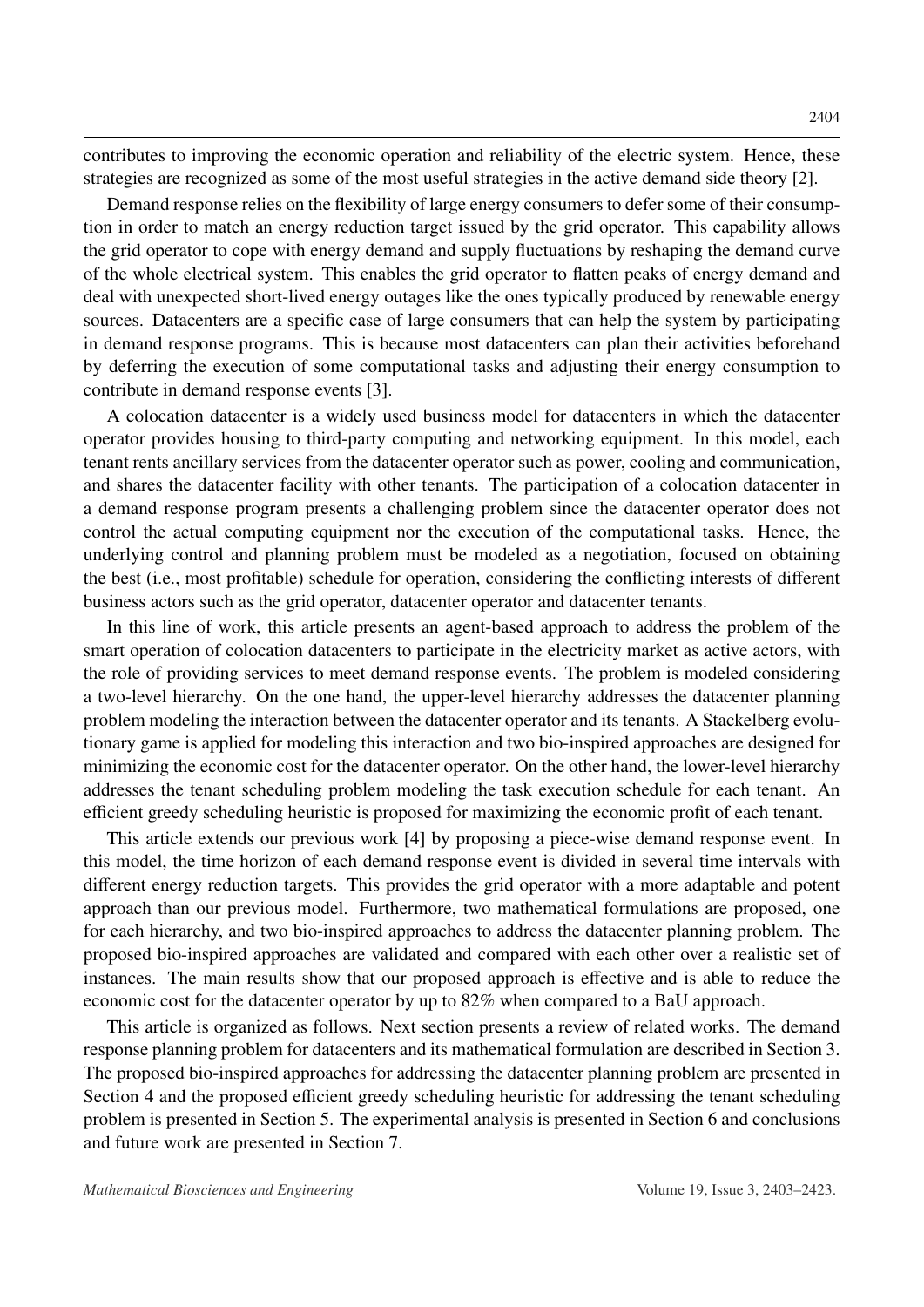#### 2. Related work

Game theory and Stackelberg games have been proposed to model negotiation approaches under the smart grid paradigm. Meng and Zeng [\[5\]](#page-18-4) applied a Stackelberg game to model the interaction between an electricity retailer company and its residential customers. The goal of the electricity company is determining an appropriate pricing scheme in real time to maximize the profit. Customers are able to manage their energy consumption by planning the use of household appliances. The leader of the Stackelberg game is the electricity company, which applies a genetic algorithm for profit maximization, whereas for customers a linear programming model is applied for optimizing (i.e., minimizing) the electricity costs. Experimental results were reported for a neighbourhood with 1000 residential customers, each one having eight electric appliances, served by one electricity provider. Appliances were modeled using three categories: shiftable (i.e., admit planning), non-shiftable (i.e., do not admit planning), and curtailable (i.e., their consumption level can be reduced). Real time prices from Illinois power company from March 2012 were used. Results demonstrated that customers applying the proposed smart grid planning schemata were able to reduce the cost of the energy bill, when compared to users applying a BaU operation. These results were confirmed for different energy consumption patterns. Alshehri et al. [\[6\]](#page-18-5) applied a non-cooperative Stackelberg game to model a scenario of multiperiod demand response management in smart grid, considering several competitive agents. Authors proved that the proposed game has a unique Stackelberg equilibrium, where agents set prices to maximize profit and users accept prices to maximize benefits. In turn, the multi-period approach is more

previous findings about the convenience of the multi-period approach. Yu and Hong [\[7\]](#page-18-6) applied the Stackelberg game model for demand response in smart grids. The model considered one electricity company and several users. The main goal of the problem was balancing supply and demand, while smoothing the aggregated load in the electricity system. Optimal strategies within the proposed game are devised by solving optimization problems for each agent. The approach includes a theoretical pricing function for the regulation of real time prices. In turn, the applied pricing function is supposed to encourage users to participate in the game. The Stackelberg equilibrium is computed applying an iterative algorithm started by the electricity company. The algorithm is based on communicating proposed prices and updating their values according to the demands determined by users. Users are sequentially polled at each iteration, thus the computed prices depends on the order considered for polling. The iteration ends when all users converge to the same strategy (the equilibrium was achieved). The model was evaluated through simulations for a small case study considering one electricity company and three users, and a planning period of 24 hours divided in 24 time slots. Different generation costs were considered. Results showed that the proposed algorithm was able to adapt the demand, flatten peak consumption, and shifting load to valleys, thus properly matching electricity supply and demand. Scalability analysis for scenarios with 20 to 200 users were performed.

attractive than the single one, for users to participate in the game. Numerical computations were reported for different scenarios, modeling power availability for each agent, and results confirmed the

Dai et al. [\[8\]](#page-18-7) studied real time pricing schemes for demand response to reduce both user and grid operating costs. A non-competitive Stackelberg game approach was proposed considering several retailers and multiple residential users. The coordination problem among residential users was modeled as an evolutionary game considering private information. The Lyapunov method was applied to find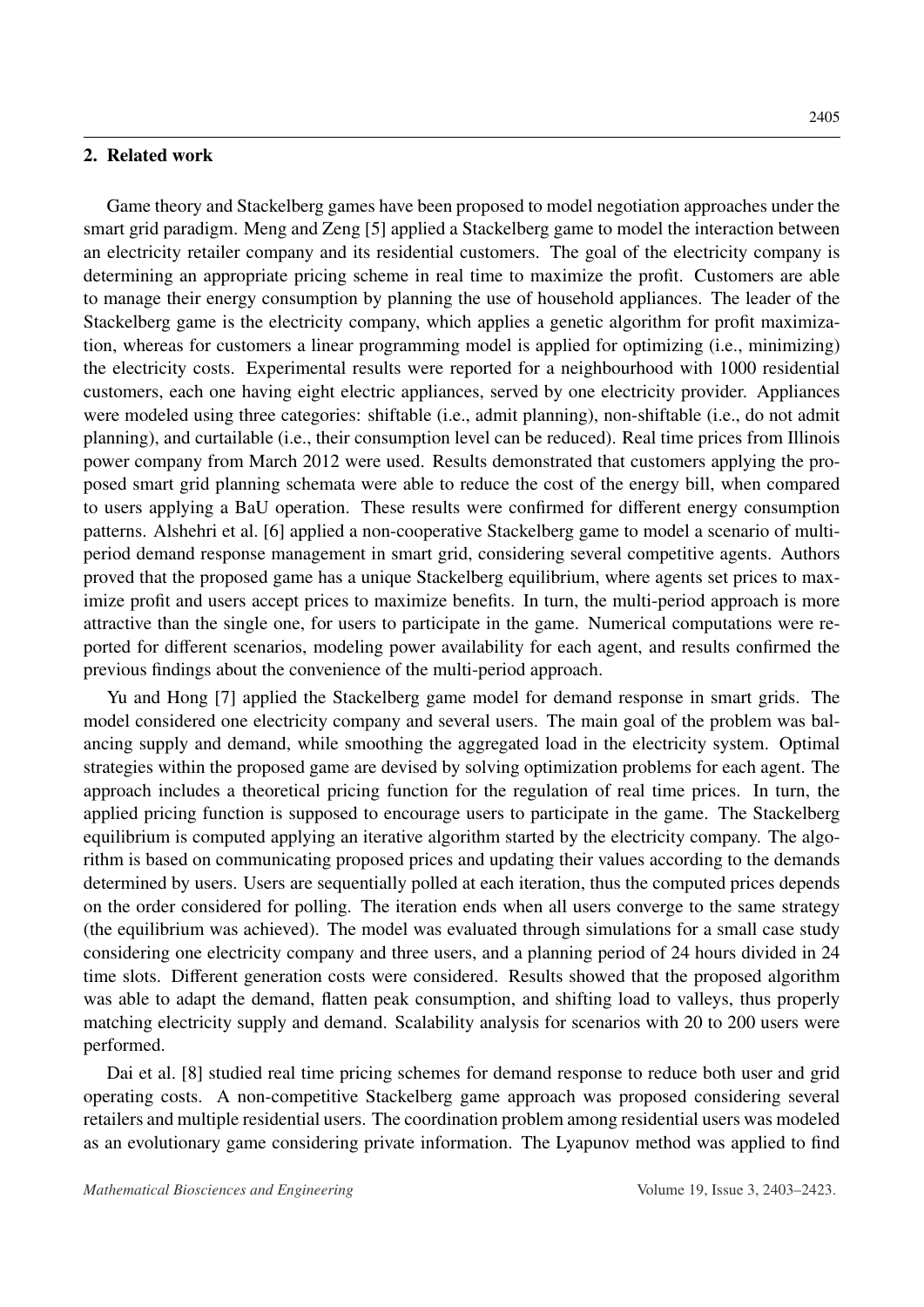the evolutionary equilibrium of the replicator dynamics (i.e., convergence to a state where selections do not modify the population). In turn, a distributed algorithm was proposed to find the corresponding equilibrium of the Stackelberg game, assuming that retailers do not know any information about each other. The proposed model and algorithms were evaluated on a scenario considering two retailers and five residential users, and planning on a period divided into 24 time slots. Numerical results showed the convergence of both proposed algorithms for the case study. Furthermore, the proposed demand response model was effective when compared with a fixed pricing scheme, allowing residential users to benefit from reduced costs, thus encourage them to participate in the demand response program. No further scenarios were considered.

Regarding demand response for datacenters, Wang et al. [\[9\]](#page-18-8) proposed a model to shift the computation loads to take advantage of either cheaper electricity or available renewable sources, under the cloud computing paradigm. A sequential Stackelberg game formulation was introduced to model the interaction between the smart grid operator and the datacenter operator considering two pricing schemes (real time and time ahead). The datacenter operator performs resource allocation over several distributed locations to maximize profit, whereas the smart grid operator aims at improving profit and guaranteeing a proper load balancing. For the optimization under power-dependant pricing, an iterative heuristic procedure was proposed, combining a resource allocation phase and a request dispatch phase. Both phases involve linear programming problems that can be solved within polynomial time complexity and are iteratively solved until reaching convergence. For the time-ahead pricing variant, a sub-optimal solution was computed by a two-step optimization method using heuristics and a Simulated Annealing metaheuristic to compute the price vectors. The experimental evaluation considered two systems with four and six datacenters. Results showed that the Stackelberg game model was effective to improve the profit and to reduce the risk of overflow in the power system.

In the work by Chen et al. [\[10\]](#page-18-9), the datacenter operator negotiates with tenants the reduction of their energy consumption while tenants aim at maximizing their profits. An on-site generator is available for using when it is not possible to meet the target reduction with the reduction from tenants alone. The strategy used by the datacenter for negotiating with tenants consists in an iterative evaluation of a supply function mechanism, where the same monetary incentive per energy unit that is reduced is offered to all tenants equally. In each step of the iteration, the price is adjusted according to the tenants reduction until the target reduction is covered. The authors modeled the tenant monetary penalty function using a queuing theory model and considered a single reduction interval for the planning horizon. The minimization objective is the cost of using the on-site generator plus the monetary penalty incurred by the tenants in order to meet the energy reduction target. The authors proved that under convexity assumption of the tenant cost function, and assumptions about the cost of using the on-site generator, the proposed mechanism achieves the optimal solution. A case study of one datacenter with three tenants is presented. Results showed that the mechanism achieves solutions close to optimal.

Nguyen et al. [\[11\]](#page-18-10) studied the demand response problem in colocation datacenters under the model of incentive tenants to reduce their electricity consumption. The interactions were modeled as a Stackelberg game with separated stages: finding an appropriate compensation cost by the demand response provider, determining the best strategy for each datacenter operator, and optimizing the energy reductions by tenants. For the first stage, efficient heuristics such as bisection and branch-and-bound were proposed and a theoretical quadratic cost function was considered to model the use of other energy generation sources. For the second stage, exact and approximate methods were proposed, based on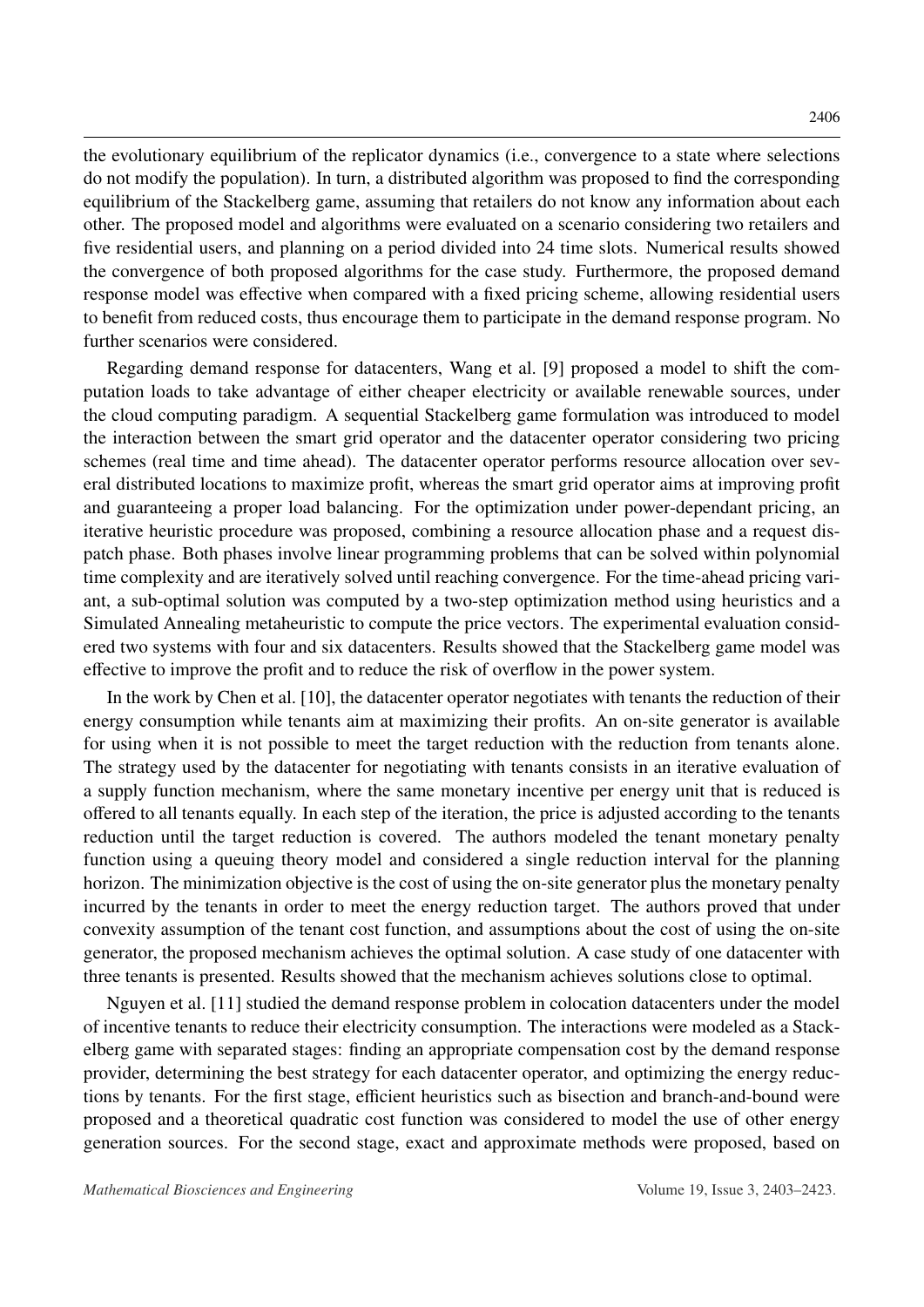algebraic formulations and a sequential optimization approach to find the optimum of the corresponding Stackelberg game. Finally, tenants reductions were computed according to a theoretical supply function that takes into account the energy surplus.

Chi et al. [\[12\]](#page-18-11) studied an auction mechanism between a datacenter operator and its tenants and proposed a mixed-integer nonlinear programming problem for minimizing the social wellfare cost of the energy consumption. The authors propose to follow the Vickrey-Clarke-Groves reverse auction mechanism to guarantee the truthfulness of the proposal. According to this mechanism, the datacenter operator is the buyer and its tenants are the sellers, allowing each tenant to bid just one offer. The formulation considers an auxiliary on-site energy storage system and the energy consumption of the cooling system of the datacenter. The main variables of the proposed optimization problem correspond to the selection or rejection of each tenant offer and the amount of energy used from the on-site energy storage. The authors designed an approximation algorithm for addressing the problem. The proposed model was evaluated using real-world workloads and homogeneous servers, and its performance was compared with two approaches recently proposed by Zhang et al. [\[13\]](#page-18-12) and Chen et al. [\[14\]](#page-19-0). The mechanism proposed by Chi et al. outperformed these two approaches, reducing the social welfare cost of the energy consumption by up to 28.34%.

Celik et al. [\[15\]](#page-19-1) proposed a GA for energy management of a datacenter, that allows the participation in a time-of-use plan. Unlike emergency demand response events, where the start of the reduction intervals is known at short notice, Time-of-use plans have fixed reduction intervals in the year. However, similar strategies can be applied to reduce or delay energy consumption. The optimization problem minimizes the execution cost of the workload for the datacenter considering a scheduling horizon with high and low energy cost intervals. The authors consider workloads that include deferrable and nondeferrable tasks. Non-deferrable tasks are not schedulable. Hence, the optimization problem consists in scheduling the deferrable tasks. The energy consumption model for each server considers CPU usage alone and the cooling system is not modeled. Time-varying energy prices from two utility companies and workloads were generated for the experimental evaluation using traces from real cloud datacenters. Authors archived up to 11.58% cost reduction when compared to BaU.

Our previous articles [\[4,](#page-18-3) [16\]](#page-19-2) proposed a two-level planning approach for the participation of colocation datacenters in demand response programs. Specifically, our previous research contribute by defining a market mechanism for the active participation of tenants, integrating a realistic function for computing the energy consumption of modern computing servers, and defining a simple thermal model for taking into account the energy consumed by the coolying system of the datacenter. This work extends our previous work by considering a piece-wise demand response event with multiple energy reduction targets. This provides the grid operator with a more adaptable and potent approach than our previous model. On top of that, a mathematical formulation is proposed for each level of the hierarchy and two bio-inspired metaheursitics algorithms are designed for guiding the optimization process.

To the best of our knowledge, this work includes several contributions to the state of the art. Regarding the datacenter modeling, a realistic model is incorporated to this work to evaluate the scheduling strategies of the tenants, considering the datacenter simulator proposed by Muraña and Nesmach-now [\[17\]](#page-19-3). On top of this, we incorporate the realistic energy consumption model introduced by Muraña et al. [\[18\]](#page-19-4) to estimate the energy consumption of the computing servers. This model differentiates from the models presented in the related works by considering both CPU- and memory-intensive tasks in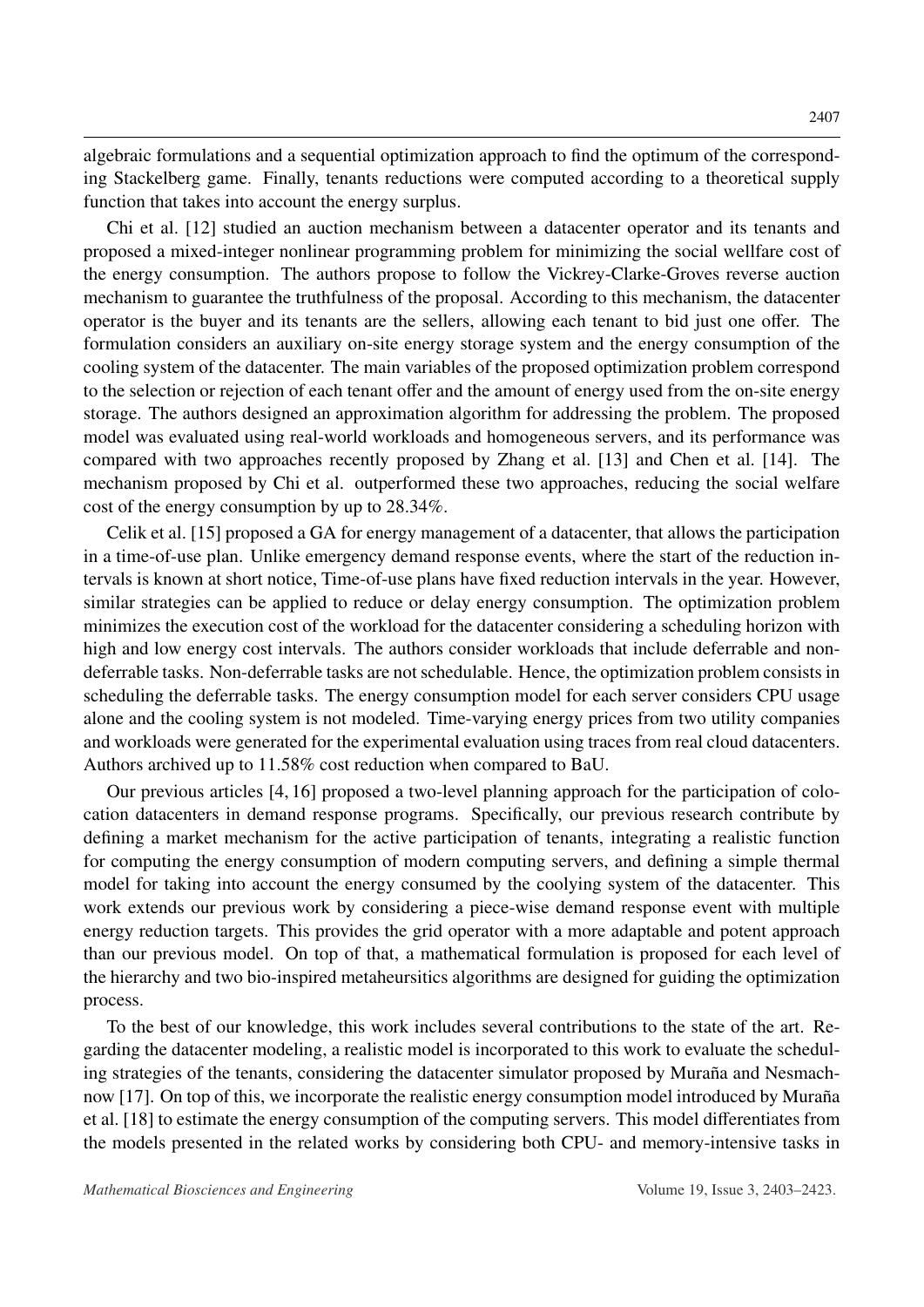order to compute an accurate energy consumption prediction. Finally, the energy consumption of the cooling system is also taken into consideration unlike similar approaches proposed by Chen et al. [\[10\]](#page-18-9) and Celik et al. [\[15\]](#page-19-1). These characteristics enable our proposed datacenter model to accurately simulate a real-world scenario.

Regarding the formulation of the optimization problem, multiple reduction intervals in the scheduling horizon are introduced in this work. This is a novel approach, since none of the reviewed works consider this characteristic for emergency demand-response programs. Considering multiple reduction intervals empowers the grid operator by enabling a fine-grainer reshaping of the energy demand curve. Furthermore, we propose an open bid mechanism with several bidding rounds, enabling multiple opportunities for tenants to change their energy reduction offer and compete with each other, potentially lowering the reduction cost for the datacenter. This contrasts with simpler mechanisms like the one proposed by Chi et al. [\[12\]](#page-18-11), where tenants only bid once, and the operator selects the best offers in just one bidding round.

Finally, regarding the algorithmic approach, this work proposes two efficient upper-level bioinspired metaheursitcis, one based on a genetic algorithm and the other based on particle swarm optimization (PSO). This approach proved to be accurate wihout requiring any assumption about the convenxity of the tenant cost function like the one proposed by Chen et al. [\[10\]](#page-18-9).

#### <span id="page-5-0"></span>3. Problem description and formulation

This section introduces the general problem description and presents the detailed problem formulation for each hierarchy in our proposed model.

#### *3.1. Problem description*

The proposed problem addresses the operation planning of a colocation datacenter participating in a demand response program. Colocation datacenters house servers and other IT equipment from different owners that are simply co-located in the same datacenter. That is, owners of IT equipment rent housing space and infrastructure services from the datacenter, such as cooling, connectivity and uninterruptible power supply. From here on, these owners will be referred as *tenants*.

This work considers the datacenter to be participating in an emergency demand response program. In such program, participants must cope with unplanned demand response events on short notice in order to address issues such as inaccurate generation forecast, extreme weather and problems in generation stations, among others. Events are notified as little as 10 minutes ahead and may span from a few minutes up to a few hours. Each event consists of several reduction intervals, each interval with an energy reduction target. Participants are obliged to fulfill the issued reduction target for each of the reduction intervals.

Colocation datacenters usually participate in emergency demand response programs by relying on in their on-site generators to reduce energy consumption from the grid and meet their energy reduction target [\[19\]](#page-19-5). This is considered to be the BaU strategy. However, fully relying on on-site generators is not cost-effective nor environmentally friendly.

This work considers an alternative strategy in which the datacenter operator offers monetary rewards to their tenants for them to willingly reduce their energy consumption during a demand response event. This strategy introduces the problem of how to effectively and efficiently negotiate with a set of tenants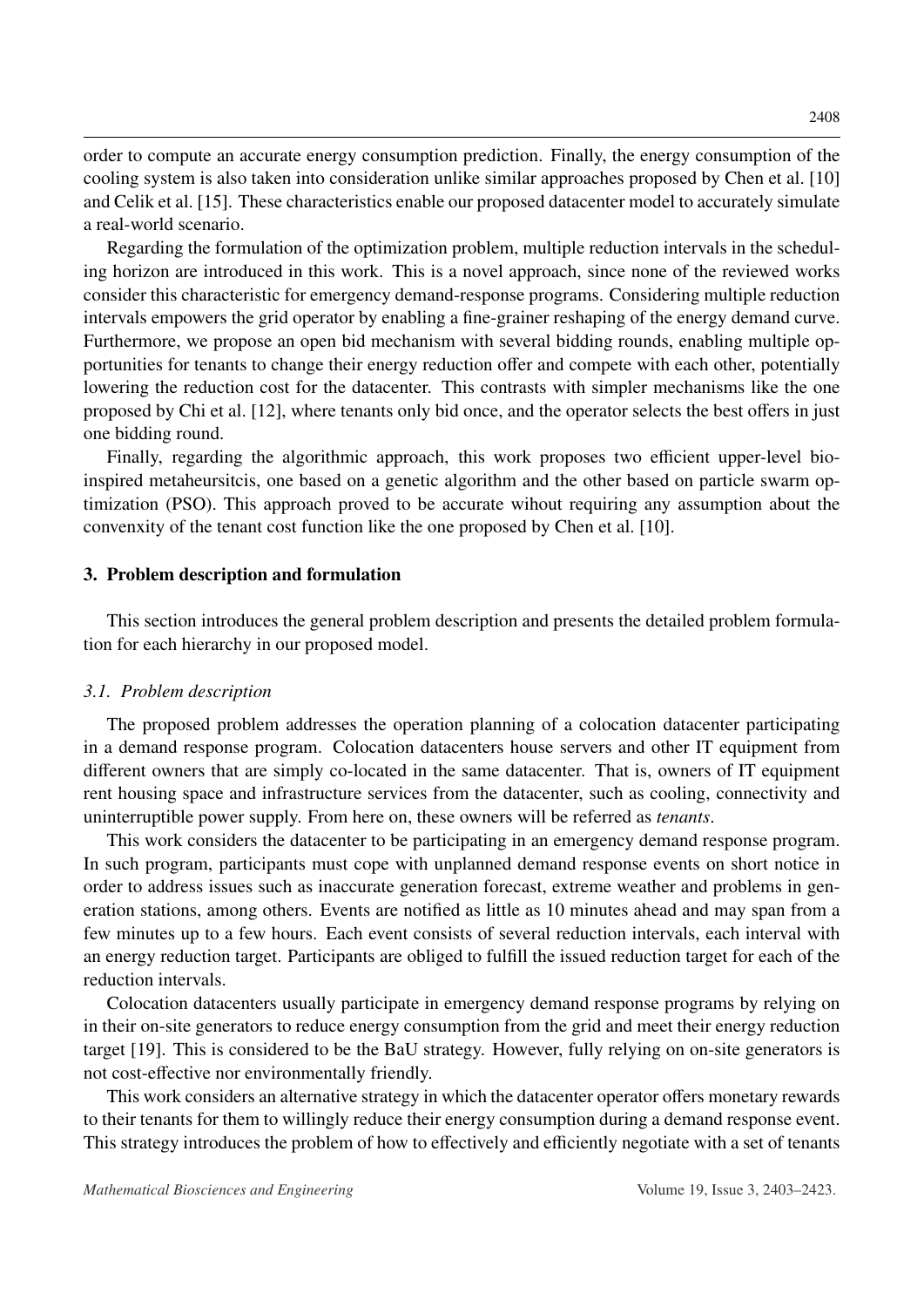<span id="page-6-0"></span>to reduce their energy consumption while minimizing the offered reward. Figure [1](#page-6-0) presents the overall schema of the considered negotiation strategy.



Figure 1. Schema of the proposed model for demand response planning in colocation datacenters.

# *3.2. Problem formulation*

This section presents the formulation for the datacenter planning problem and the tenant scheduling problem. Both formulations consider a discrete-time and rolling-horizon approach.

# 3.2.1. Datacenter planning problem

The goal of this problem is to plan the operation of a colocation datacenter to minimize its budget in order to meet a demand response event in a smart grid environment. The proposed formulation considers the monetary incentive offered to tenants, the cost of operating the cooling system, and the cost of using the on-site diesel generator. The proposed formulation is as follows:

- *T*, a set of time steps  $t \in T$  in the scheduling horizon.
- *I*, a collection of time intervals such that  $\bigcup I \subseteq T$  and  $\bigcap I = \emptyset$ .
- $\alpha$ , the energy that must be reduced when compared to BaU operation by request of the electric market. This reduction must be attained at every time step of each interval.
- Let  $d_i$  be the power generated by the on-site diesel generator during time interval  $I_i \in I$ ,  $\bar{D}$  its maximum energy generation capacity, and  $\gamma$  the monetary cost per unit of energy per time step of using the generator.
- *C*, a set of tenants and  $0 \le r_i^c \le \gamma \times |I_i|$  a monetary incentive offered to tenant  $c \in C$  for each energy unit reduced on interval  $I \subset I$ energy unit reduced on interval  $I_i \in I$ .
- $f: C \times I \times \mathbb{R}^+ \to \mathbb{R}^+$  models the energy a tenant is willing to reduce when compared to BaU on a time interval given a certain monetary incentive. Function *f* models the tenant scheduling problem, described in the next subsection.
- $g : \mathbb{R}^+ \times I \to \mathbb{R}^+$  models the budget saved by the cooling system given the energy consumption reduced by a tenant on a time interval.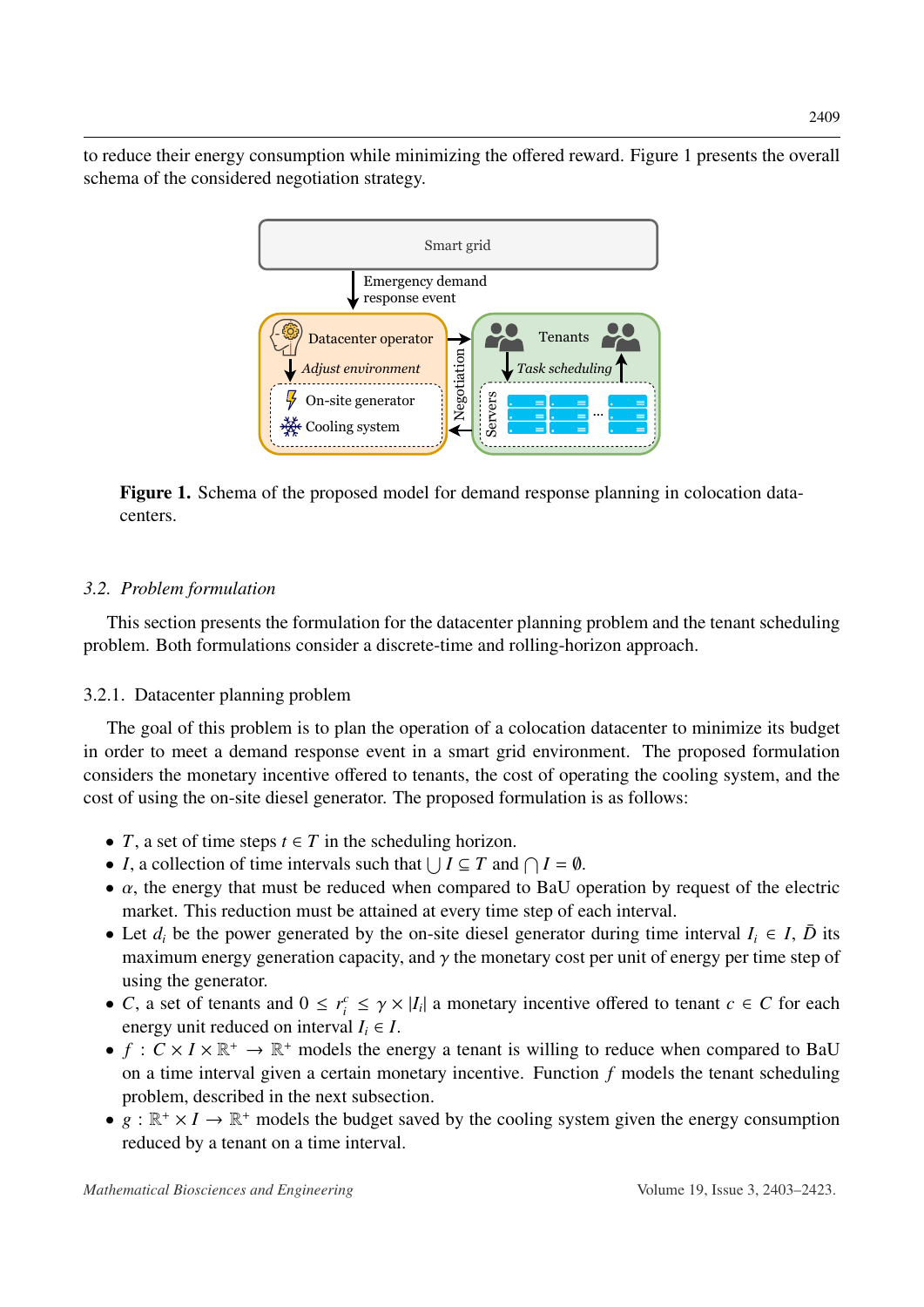The objective function is defined in Eqs  $(1)$ – $(3)$ .

<span id="page-7-0"></span>
$$
\min \sum_{I_i \in I} \sum_{c \in C} \left( r_i^c - g(f(c, I_i, r_i^c), I_i) \right) + \sum_{I_i \in I} \left( d_i \times |I_i| \times \gamma \right) \tag{1}
$$

Subject to:

<span id="page-7-2"></span>
$$
\alpha \leq d_i + \sum_{c \in C} f(c, I_i, r_i^c) \ \forall I_i \in I
$$

<span id="page-7-1"></span>
$$
d_i \leq \bar{D} \ \forall I_i \in I \tag{3}
$$

The objective presented in Eq  $(1)$  is to minimize the monetary cost for the datacenter operator while meeting the energy reduction target. The first term in Eq [\(1\)](#page-7-0) corresponds to the reward offered to tenants minus the budget saved by the cooling system due to tenants usage reduction. The second term in Eq [\(1\)](#page-7-0) corresponds to the cost of using the on-site diesel generator to further reduce the energy consumed from the grid to meet the reduction target. Constraint Eq [\(2\)](#page-7-2) states the total energy reduction must be at least  $\alpha$  for all time interval  $I_i \in I$ . Finally, constraint Eq [\(3\)](#page-7-1) states the energy generated by the on-site generator must not exceed its maximum capability.

#### 3.2.2. Tenant scheduling problem

In order to address the proposed datacenter planning problem, each tenant must address its own scheduling problem. The tenant scheduling problem is an underlying problem which consists in minimizing the energy consumption of a tenant given a certain monetary incentive offered by the datacenter operator.

The tenant scheduling problem is defined considering the following elements:

- *T*, a set of time steps  $t \in T$  in the scheduling horizon.
- *I*, a collection of time intervals such that  $\bigcup I \subseteq T$  and  $\bigcap I = \emptyset$ .
- $\hat{r}_i$ , a monetary incentive offered to the tenant by the datacenter operator for each energy unit reduced on each interval  $I_i \in I$ .
- *W*, a workload (or set) of sequential and uninterruptible tasks. Each task *w* ∈ *W* is described by: number of computing operations required for its completion *w<sup>l</sup>* (i.e. its *length*), arrival time  $w_a \in T$ , due date  $w_d \in T$  and the monetary penalty the tenant must pay if the task due date is not met *wp*.
- *S*, a set of homogeneous multi-core servers comprised of  $\hat{c}$  processing cores. Each processing core is capable of performing  $\hat{o}$  computing operations each time step and is able to execute one task at a time.
- $l : S \times T \to \mathbb{N}$ , indicates the number of tasks  $w \in W$  executing in server  $s \in S$  at time step  $t \in T$ .
- $m : S \times T \to \mathbb{R}^+$ , indicates the energy reduced by server  $s \in S$  at time step  $t \in T$  when compared to BaU.
- $h': W \to S$  and  $h'': W \to T$ , are the scheduling functions that determine the execution server *s* ∈ *S* and starting time *t* ∈ *T* of each task  $w ∈ W$ .
- *v* : *W*  $\rightarrow$  {0, 1}, the due date violation function such that  $v(w \in W) = 0$  iif  $h''(w) + \frac{w_i}{\delta}$ <br>Otherwise its value is 1  $\frac{w_l}{\hat{o}} \leq w_d$ . Otherwise, its value is 1.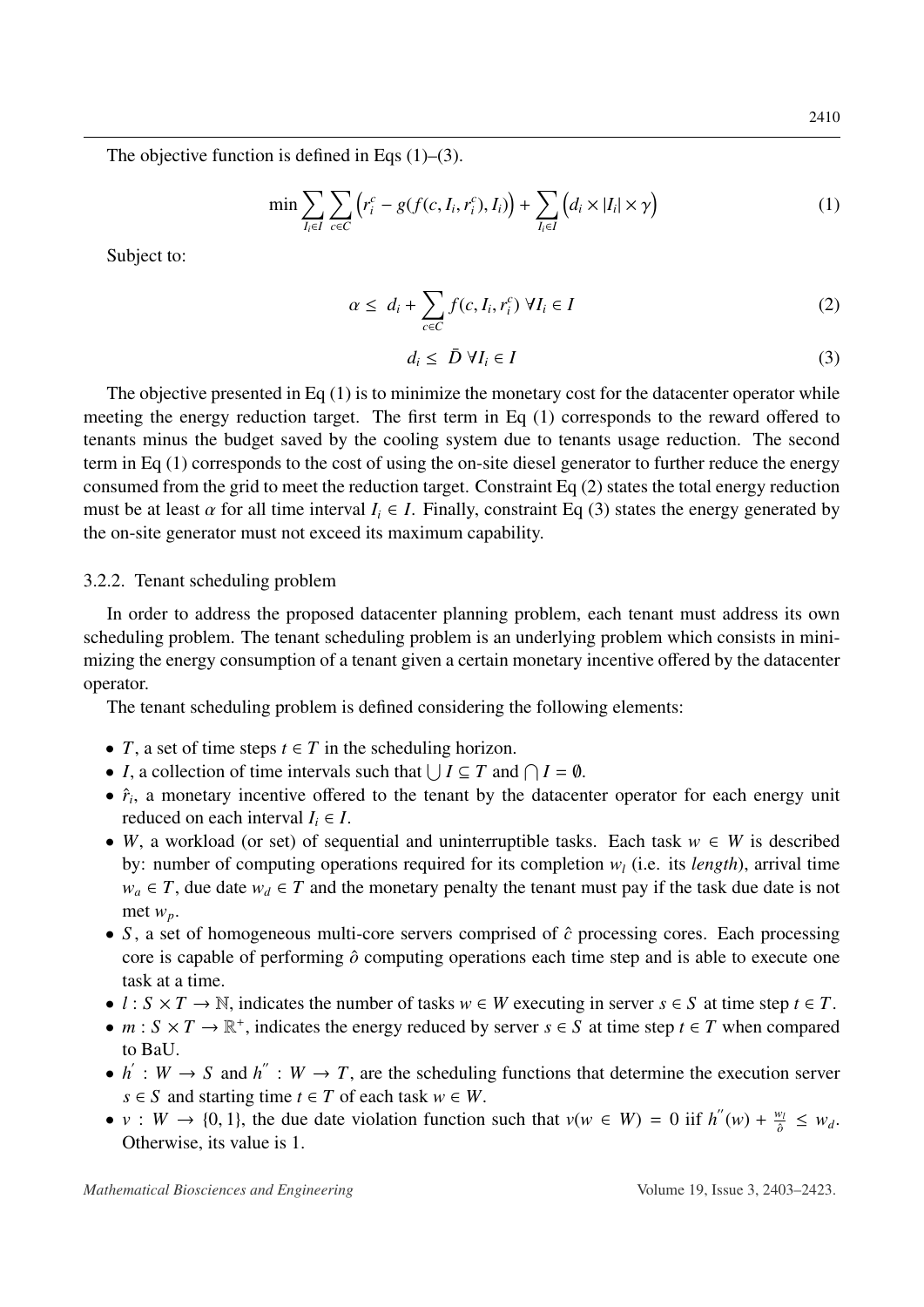The objective of the tenant scheduling problem is to maximize the profit of the tenant Eqs [\(4\)](#page-8-1) and [\(5\)](#page-8-2).

<span id="page-8-1"></span>
$$
\max \sum_{I_i \in I} \hat{r}_i \times \left( \min_{t \in I_i} \sum_{s \in S} m(s, t) \right) - \sum_{w \in W} w_p \times v(w) \tag{4}
$$

Subject to:

<span id="page-8-2"></span>
$$
\hat{c} \ge l(s, t) \,\forall s \in S \,\forall t \in T \tag{5}
$$

Equation [\(4\)](#page-8-1) proposes maximizing the monetary profit of the tenant. The first term in Eq [\(4\)](#page-8-1) corresponds to the profit earned by the tenant for reducing its energy consumption. The second term in Eq [\(4\)](#page-8-1) corresponds to the monetary penalties paid by the tenant because of due dates not met.

#### <span id="page-8-0"></span>4. Bio-inspired algorithms for datacenter planning on the smart grid

This section describes the proposed bio-inspired approach to plan the operation of a datacenter for participating in a demand response program.

#### *4.1. Overall description of the resolution methodology*

This work compares two bio-inspired algorithmic models to solve the datacenter planning problem. Both approach apply game theory to model the interactions between the datacenter operator and tenants and evolutionary computation to solve the optimization problem related to the negotiation.

The main concepts of game theory have been proved to explain the evolution of biological interactions [\[20\]](#page-19-6). In turn, evolutionary game theory is a branch of evolutionary theory particularly applicable for studying interactions between agents. Evolutionary game theory applies concepts of Darwinian evolution, competition based on natural selection, and transmission of hereditary characters between related individuals.

In the proposed resolution methodology, the overall negotiation scheme follows the Stackelberg game approach. The Stackelberg game, also referred as Stackelberg leadership model, is a market model from economics, applicable when a distinguished agent (the *leader*) is in such a position within the business model that allows him to perform an initial offer or move, and the rest of agents (the *followers*) react accordingly [\[21\]](#page-19-7).

An equilibrium is achieved in the game (i.e., the market), when all agents agree on defining the best strategy for themselves, considering the strategies of the other agents. Thus, every player reaches a Nash equilibrium for the corresponding subgame between him and the leader. The model assumes perfect information for all agents and the profit maximization of each follower is based on the fact that the selected strategy do not affect the decisions of other followers. In those scenarios where the leader is firmly established, an equilibrium situation can be achieved after the negotiation lapse, in which all agents seek their profit maximization. In the considered Stackelberg game, the datacenter operator is the leader, since its actions guide the negotiation procedure, by defining proper incentives for tenants to reduce their power consumption. No altruism or social behaviour is considered, the behavior of agents is guided by selfishness, as the main criterion for strategic decisions. No strategy or procedure that does not tend to self-benefit is applied.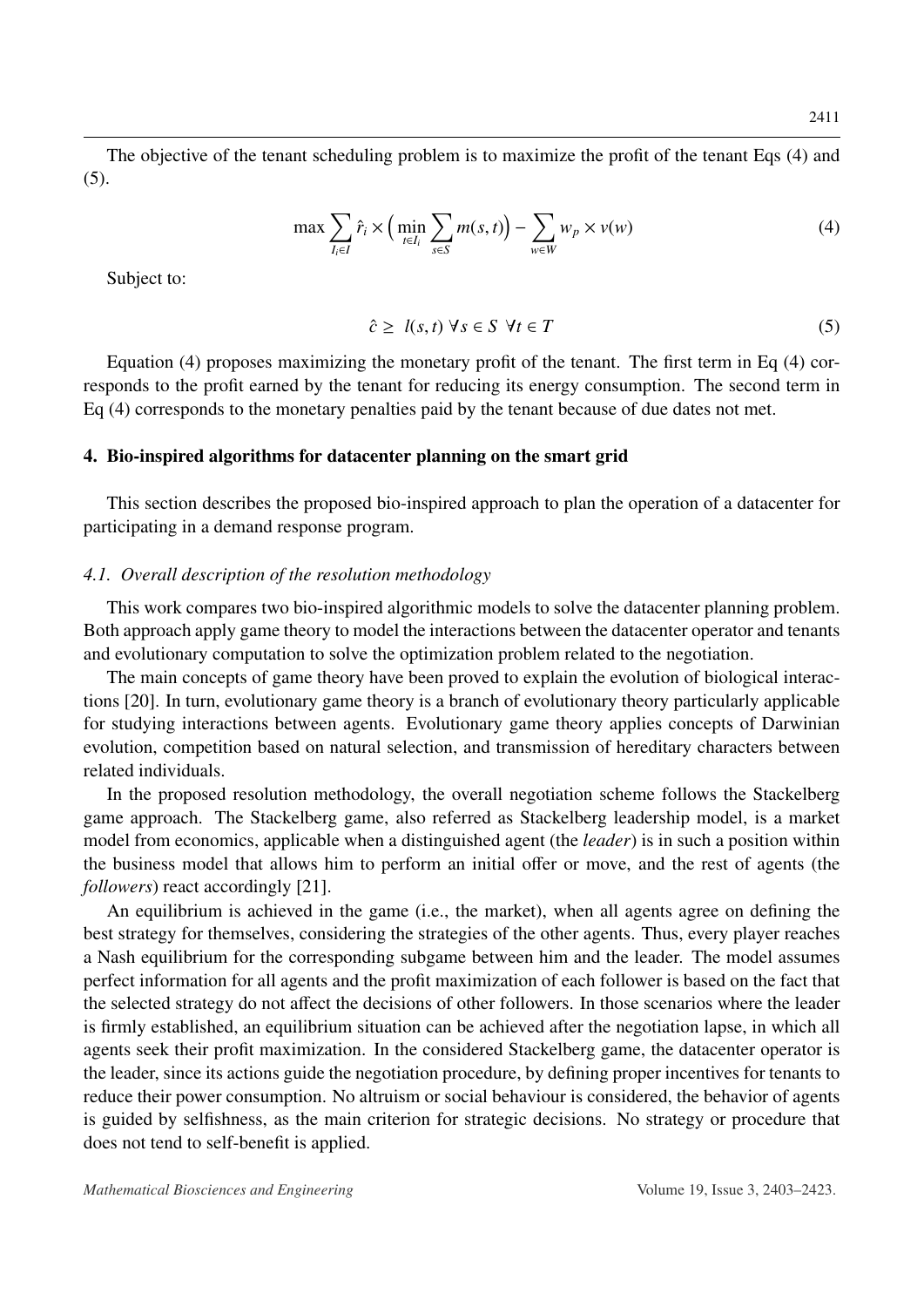#### *4.2. Bio-inspired methods for planning*

Two bio-inspired metaheuristics are proposed for addressing the datacenter planning problem. Both are based on well-known metaheuristics. The first one is based on evolutionary algorithms (EAs) and the other on PSO. This section introduces some fundamental concepts about EAs and PSO, and presents the proposed planning algorithms.

# 4.2.1. Evolutionary algorithms

EAs are a set of non-deterministic optimization methods that emulate the evolutionary process of species in nature. The application of evolutionary approaches and self-replication for problem solving was suggested by pioneers in computer science in the decade of 1960, and the methodology was formalized and popularized between 1980 and 1990 [\[22\]](#page-19-8).

In the last 30 years, EAs have been largely applied by the research community to solve complex real-world design and optimization problems in many areas. The most popular variant of EA are genetic algorithms (GA).

A GA is an iterative stochastic technique (according to the analogy with natural evolution, each iteration is called a generation). The optimization procedure works by applying stochastic operators on a set of candidate solutions (the population), in order to improve the fitness of solutions, a metric that evaluates how good each solution is to solve the considered problem, related to the function to optimize. The initial population is generated by either a randomized approach or by seeding the population using a randomized heuristic procedure or including problem-dependent knowledge. Different variation operators are applied to generate new candidate solutions. The canonical GA includes as main variation operators the recombination of solutions and random changes (mutations) in their contents, which are applied for building new solutions during the iterative cycle. The procedure is guided by a selection-of-the-best technique to tentative solutions of higher quality along the generations. The exploration of new solutions is iteratively applied until reaching a predefined stopping criterion, usually a fixed number of generation or a time limit. The following characteristics are considered of the proposed GA.

**Solution representation** In memory candidate solutions are represented as a vector  $\vec{x} \in \mathbb{R}^{|C| \times |I|}$ . Vector  $\vec{x}$  represents the monetary incentive offered by the detector contractor to each tenant on each time tor  $\vec{x}$  represents the monetary incentive offered by the datacenter operator to each tenant on each time interval for each unit of energy reduced. That is,  $x_1 = r_1^{c_1}$  $\frac{c_1}{1}$  is the incentive offered to  $c_1 \in C$  during  $I_1 \in I$ ,  $x_2 = r_2^{c_1}$  $\frac{c_1}{2}$  is the incentive offered to  $c_1 \in C$  during  $I_2 \in I$ , and so on.

Variation operators Well-known variation operators are applied to guide the evolution of the population. For the recombination of solutions the SBX crossover operator [\[23\]](#page-19-9) is applied, while for the mutation operator the Polynomial mutation operator [\[24\]](#page-19-10) is applied. These operators are randomly applied to solution selected from the population using the Binary tournament selection operator [\[25\]](#page-19-11).

## 4.2.2. Particle swarm optimization

PSO is a computational method that mimics the movement in group of animals (e.g., a flock of birds, a swarm of insects, a shoal of fish, etc.) [\[26\]](#page-19-12). PSO was originally proposed for simulating social behavior in swarms, which has also been proved to model the movement of cells in the human body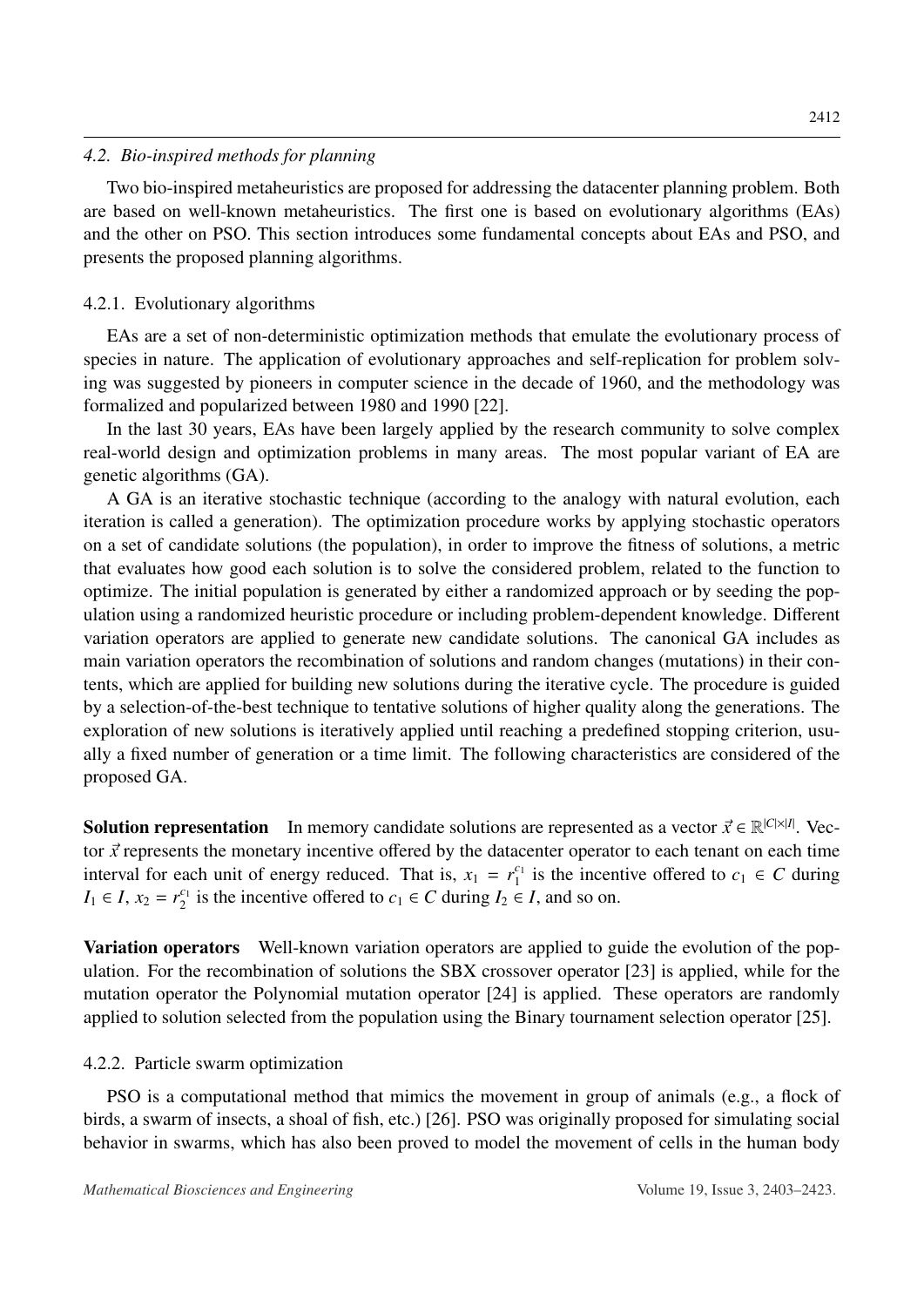and other relevant natural phenomena. The main concept behind PSO is modeling and taking advantage of swarm intelligence, i.e., the collective behavior of decentralized, self-organized systems [\[27\]](#page-19-13). The collective behavior of agents interacting with one another and also with the environment, allows building a powerful global intelligence approach for solving complex problems.

PSO is an iterative technique intended to improve a set of candidate solutions (the *swarm*). The quality of each solution (*particle*) is evaluated by a given function. Particles are iteratively modified by movement operators that allows exploring the neighborhood of the search space. Movement operators are defined by simple mathematical formulas defined over the particle attributes (*position* and *velocity*). The movement of particles is also affected by already computed best positions for other particles in the swarm. The defined procedure guides the swarm towards the exploration and exploitation of better solutions in the search space.

In memory candidate solutions for PSO are represented exactly as for GA, i.e., a vector  $\vec{x} \in \mathbb{R}^{|C| \times |I|}$ <br>resenting the monetary incentives offered to tenants. The variation operators of the PSO imple representing the monetary incentives offered to tenants. The variation operators of the PSO implemented in this article follows the standard PSO 2011 implementation by Zambrano-Bigiarini et al. [\[28\]](#page-19-14).

Formally, given a D-dimensional search space, the position and velocity of particle *<sup>i</sup>* <sup>=</sup> <sup>1</sup>, <sup>2</sup>, ..., *<sup>N</sup>* are defined as  $\vec{X}_i = \{x_{i1}, x_{i2}, ..., x_{iD}\}\$ and  $\vec{V}_i = \{v_{i1}, v_{i2}, ..., v_{iD}\}\$ , respectively. On top of this, the best previous position of particle *i* and the best found position for the neighborhood of each particle are defined as  $\vec{P}_i = \{p_{i1}, p_{i2}, ..., p_{iD}\}\$  and  $\vec{L} = \{l_1, l_2, ..., l_D\}\$ . Standard PSO 2011 proposes to compute a center of gravity  $(\vec{G}_i)$ , as shown in Eq [\(8\)](#page-10-0), where  $t = 1, 2, ..., T$  are the iteration steps of the PSO algorithm, ⊗ is the element-wise multiplication of vectors,  $c_1$  is the cognitive coefficient,  $c_2$  is the social coefficient, and  $\vec{U}_1^t$  and  $\vec{U}_2^t$  are random uniformly distributed vectors in  $[0, 1]^D$ -space  $[29]$ .

$$
\vec{p}_i^t = \vec{X}_i^t + c_1 \vec{U}_1^t \otimes (\vec{P}_i^t - \vec{X}_i^t)
$$
 (6)

$$
\vec{l}_i^{\dagger} = \vec{X}_i^t + c_2 \vec{U}_2^t \otimes (\vec{L}^t - \vec{X}_i^t)
$$
\n<sup>(7)</sup>

<span id="page-10-0"></span>
$$
\vec{G}_i^t = \frac{\vec{X}_i^t + \vec{p}_i^t + \vec{l}_i^t}{3} \tag{8}
$$

Finally, velocity and position of particle *i* are updated as shown in Eqs [\(9\)](#page-10-1) and [\(10\)](#page-10-2), where  $\mathcal{H}_i\left(\vec{G}_i^t, ||\vec{G}_i^t - \vec{X}_i^t||\right)$  is a hyperspherical distribution with center  $\vec{G}_i^t$  and radius  $||\vec{G}_i^t - \vec{X}_i^t||$ .

<span id="page-10-1"></span>
$$
V_i^{\vec{t}+1} = \omega \vec{V}_i^t + \mathcal{H}_i \left( \vec{G}_i^t, \|\vec{G}_i^t - \vec{X}_i^t\| \right) - \vec{X}_i^t \tag{9}
$$

<span id="page-10-2"></span>
$$
X_i^{\vec{r}+1} = \vec{X}_i^t + V_i^{\vec{r}+1}
$$
 (10)

The resulting search, using the center of gravity for velocity and position update, is less biased than the standard search and does not depend on the system of coordinates used. Thus, the approach is suitable for solving complex optimization problems such as the one addressed in this article, especially when no information about the fitness landscape of the optimization problem is available.

Regarding parameters, the proposed implementation considers an adaptive random topology of size *K* applied for computing  $\vec{L}$ , the inertia weight  $\omega$  is set to  $1/(2 \times ln(2))$ , and both  $c_1$  and  $c_2$  are set to <sup>1</sup>/<sup>2</sup> <sup>+</sup> *ln*(2), following suggestions by Zambrano-Bigiarini et al. [\[28\]](#page-19-14). Furthermore, different values for parameters *K* and *N* are studied in the experimental evaluation reported in Section [6.4.](#page-14-0)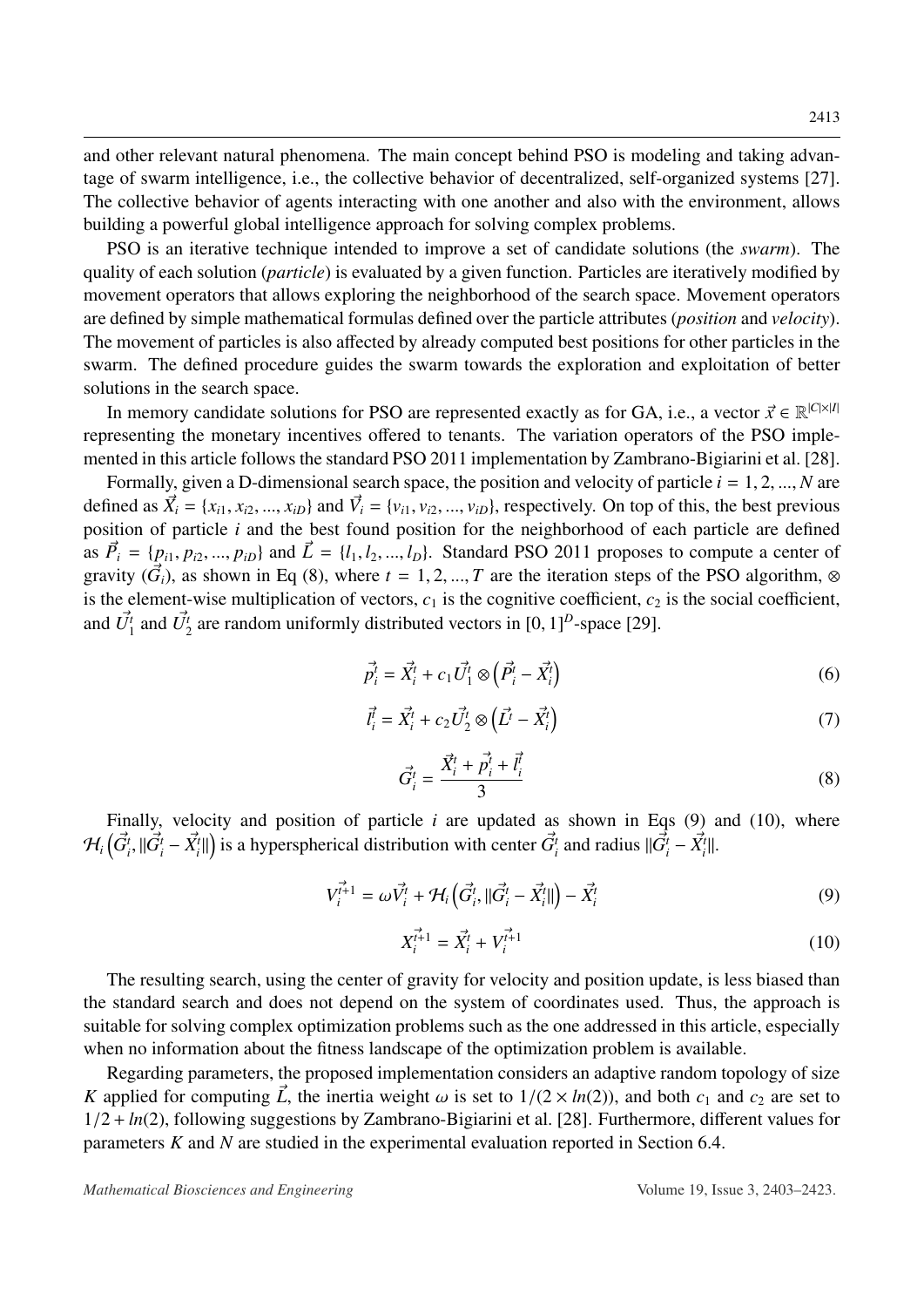# <span id="page-11-0"></span>5. Efficient greedy heuristic for task scheduling for each tenant

The proposed heuristic follows a dynamic scaling approach for smart energy management [\[30,](#page-20-0) [31\]](#page-20-1) and works iteratively by constraining the maximum relative number of computing cores that are usable on each interval for a given tenant. The rationale of this is that constraining the number of usable computing cores may reduce energy consumption, depending on the computing demand of the scheduled tasks. From now on, the maximum relative number of usable computing cores on each interval will be referred as the processing level of each interval. It is defined by vector  $\hat{p}$ , with  $\hat{p}_i$  being the processing level of interval  $I_i$ . For example, lets consider a scenario where  $|I| = 3$  and a tenant with  $\hat{p} = (50, 30, 100)$ . Then at most 50% of the computing cores of the tenant will be used during interval  $I_1$ , at most 30% will be used during interval  $I_2$ , and all the cores may be used during interval  $I_3$ . This means that 50% of the computing cores will be idle during interval  $I_1$  and 70% will be idle during interval  $I_2$ .

The proposed heuristic optimizes one interval at a time aiming to find the processing level that maximizes the total profit Eq [\(4\)](#page-8-1). Initially, a vector  $\hat{p}$  is constructed such that  $\hat{p}_i = 100$  for all  $I_i \in I$ . On each iteration of the heuristic, the processing level of interval  $I_i$  is optimized by considering a predefined set of candidate processing levels, *L*. Hence, a total number of  $|L|$  different candidate  $\hat{p}'$  are constructed by setting different values for  $\hat{p}'_i$  while the processing levels of the rest of the intervals are left unchanged, i.e.,  $\hat{p}'_j = \hat{p}_j \forall j \neq i$ . After that, a simple list scheduling strategy is applied to evaluate each vector  $\hat{p}'^{1..|L|}$  by computing a task-to-core assignment for all the intervals, subject to the processing level constraint of each vector. The list scheduling strategy sorts the queue of pending tasks (i.e. arrived but not yet executed) in order of decreasing monetary penalty,  $w_p$ . This way, tasks with the most monetary penalty for the tenant are prioritized. The energy consumption of the schedule is computed using the server energy model proposed in our previous work [\[18\]](#page-19-4) taking into account the type of each task (i.e. CPU-bound or Memory-bound). Finally, the value  $\hat{p}_i$  is updated with the most profitable value of  $\hat{p}'^{1..|L|}$  for  $I_i$ . Next, the heuristic starts a new iteration for optimizing  $I_{i+1}$  and keeps iterating until there are no more intervals to optimize. The schema of the proposed heuristic is presented in Algorithm [1.](#page-12-0)

## <span id="page-11-1"></span>6. Experimental analysis

This section presents the set of realistic problem instances created for the experimental evaluation and the execution and development infrastructure. After that, the parameter calibration study and the experimental analysis are presented.

## *6.1. Problem instances*

A total of ten realistic problem instances of different sizes were generated to evaluate the proposed planning algorithms. A scheduling horizon of 60 minutes is considered for every instance. The considered demand-response event consists of 3 energy reduction intervals of 10 minutes such that  $I_1 = [5, 14]$ ,  $I_2 = [25, 34]$  and  $I_3 = [45, 54]$ .

Table [1](#page-12-1) shows the characteristics of the generated instances. One small-sized instance was generated for calibrating the proposed algorithms and three medium-, large- and huge-sized instances were generated for evaluating the proposed algorithms. For each instance, the number of tasks and number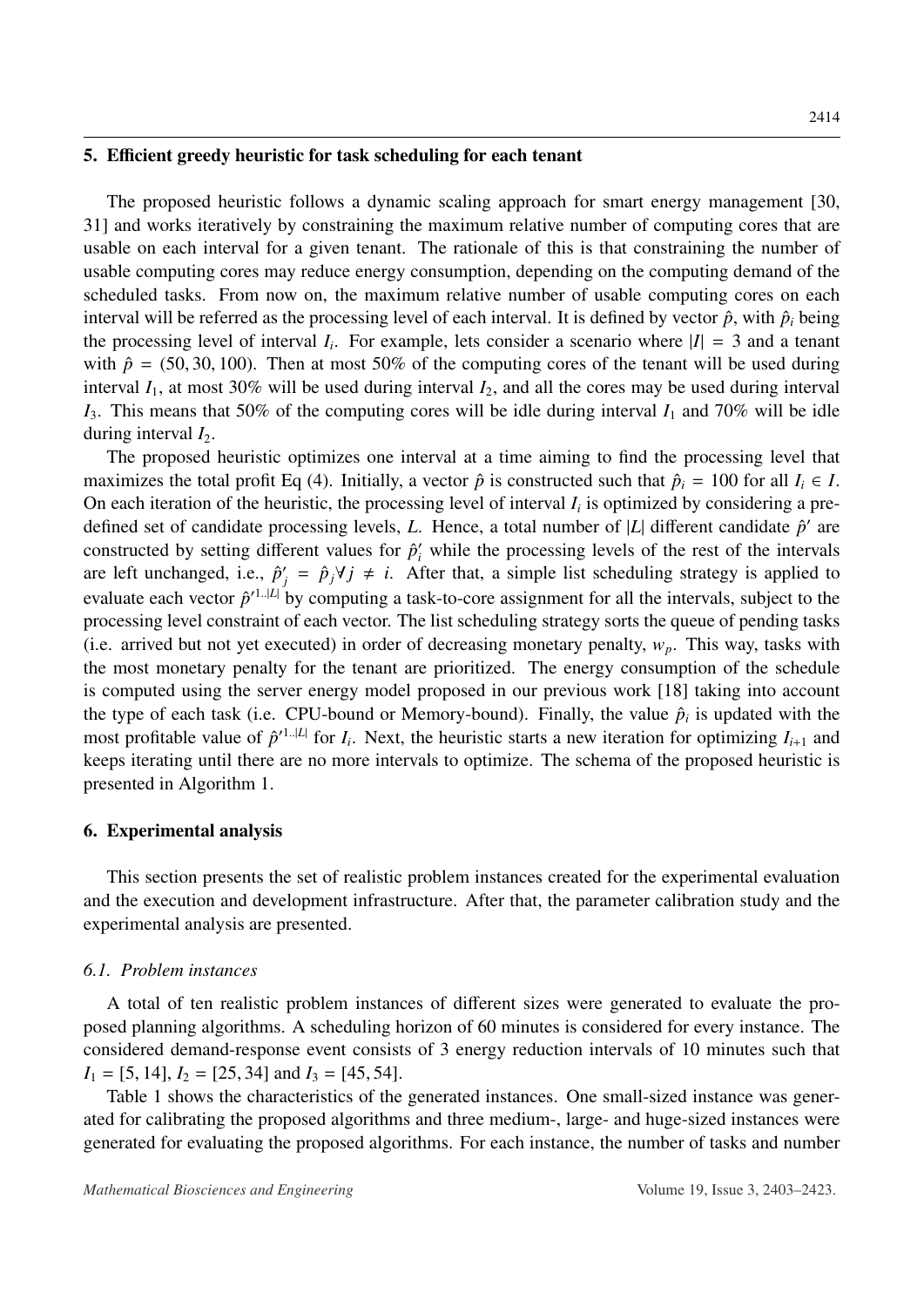<span id="page-12-0"></span>Algorithm 1 Schema of the proposed greedy heuristic for task scheduling

1: max\_profit ←  $-\infty$ 2:  $\hat{p}$  ← [100, 100, 100, ..] 3:  $\Gamma_{best} \leftarrow$  compute scheduling for processing level vector  $\hat{p}$ 4: for *I<sup>i</sup>* in *I* do 5: **for**  $L_j$  in  $L$  do 6:  $\hat{p}_i[I_i] \leftarrow L_i$ 7:  $\Gamma \leftarrow$  compute scheduling for processing level vector  $\hat{p}$ 8: profit  $\leftarrow$  compute profit for schedule  $\Gamma$ 9: **if** profit > max\_profit **then**<br>10: **max\_profit**  $\leftarrow$  profit  $max\_profit \leftarrow profit$ 11:  $\Gamma_{best} \leftarrow \Gamma$  $12:$  end if 13: end for 14: end for 15:  $\hat{M} \leftarrow$  compute energy reduced by  $\Gamma_{best}$ 16: **return**  $\hat{M}$ 

Table 1. Characteristics of the realistic problem instances generated for this work.

<span id="page-12-1"></span>

| Size   |    |            |           | # Tenants # Tasks per tenant # Servers per tenant Energy reduction (kW) | ΙLΙ |
|--------|----|------------|-----------|-------------------------------------------------------------------------|-----|
| Small  |    | 3500-5500  | $20 - 30$ |                                                                         | 50  |
| Medium | 27 | 3500-5500  | $20 - 30$ | 18                                                                      | 50  |
| Large  | 18 | 7000-11000 | $40 - 60$ | 36                                                                      | 50  |
| Huge   | 54 | 7000-11000 | $40 - 60$ | 108                                                                     | 10  |

of servers per tenant were chosen randomly on the specified range, following a uniform distribution. Column |*L*| describes the size of the set *L* considered in the proposed greedy heuristic for task scheduling. Each processing level  $l_i \in L$  is  $l = i \times \frac{100}{|L|}$  with  $i = 1, 2, ...|L|$ 

Servers are comprised of 24 computing cores, each capable of 3000 million of instructions per seconds (MIPS). Workloads of tasks for tenants were generated based on real workloads from the parallel workloads archive (PWA) [\[32\]](#page-20-2). These workloads were adapted to the model proposed in this work. To create a workload *W* for the proposed model the following procedure is preformed. First, a task *w* is randomly chosen from the PWA workload with uniform distribution and *W* is created considering the desired number of consecutive tasks from the PWA workload starting with *w*.

Arrival time for each task *w* is adjusted to the desired planning horizon, *T*. Let  $a_{start}$  and  $a_{end}$  be the PWA arrival time of the first and last tasks selected for *W*, then the arrival time of task  $w \in W$  is computed as  $w_a = \frac{(\hat{w}_a - a_{start})}{(a_{end}-a_{start})}$  $\frac{(w_a-a_{start})}{(a_{end}-a_{start})}$  × |*T*|, with  $\hat{w}_a$  being the PWA arrival time of *w*. Length of task  $w \in W$  is computed considering the CPU time (in seconds) of the task in the PWA workload,  $\hat{w}_t$ . Since processor speed is 1000 MIPS according to the PWA workload, the length of task *w* in millions of instructions is computed as  $w_l = \hat{w}_t \times 1000$ . Due date of task *w* is computed randomly as  $w_d = \frac{w_l}{\delta}$  $\frac{w_l}{\delta} \times (1 + R)$ , where  $R \in [0.1, 1]$  is a random value with uniform distribution.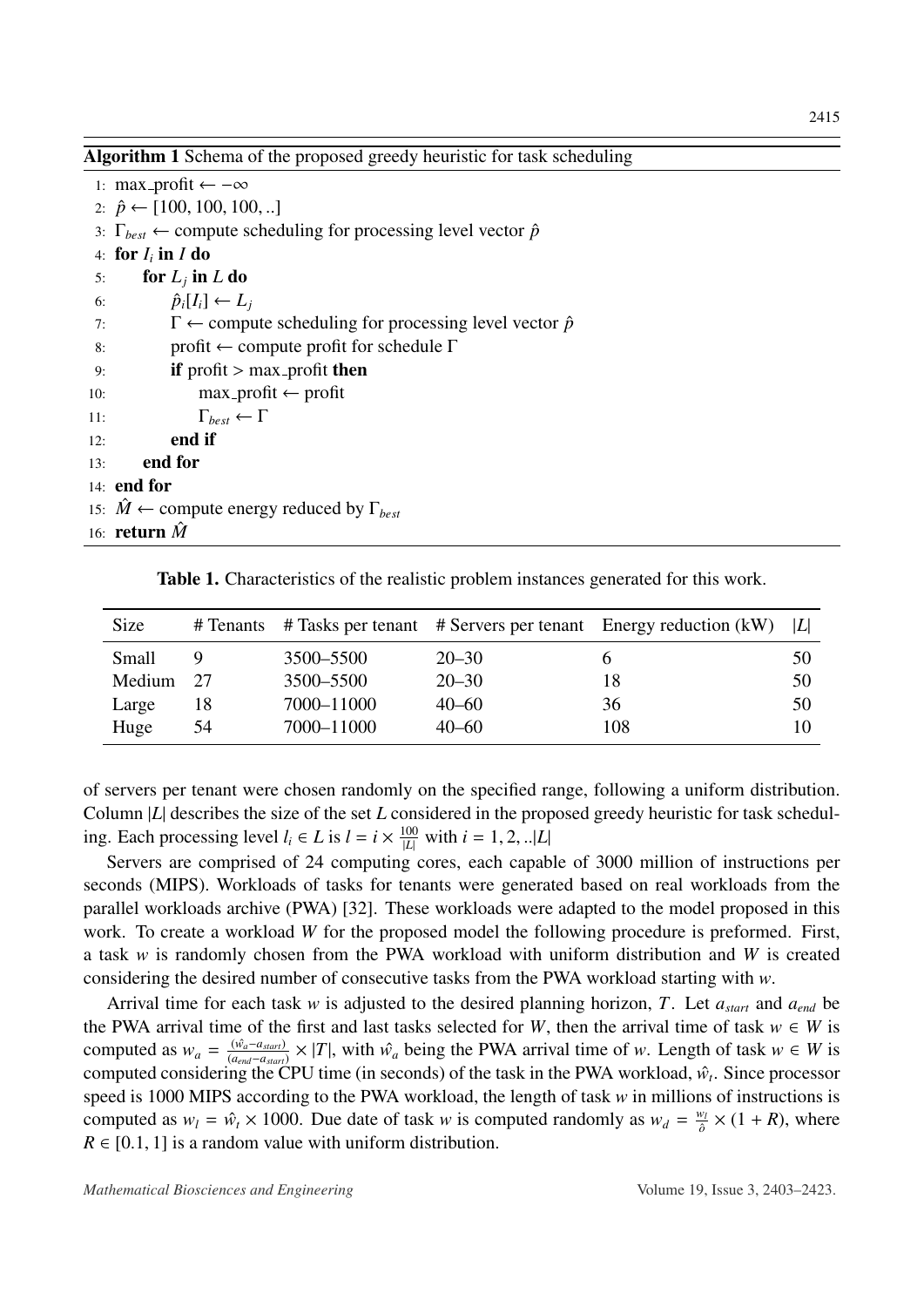In order to compute the energy consumption, each task is classified in a certain type: CPU-bound or

memory-bound. This classification is computed according to the memory-usage information from the PWA workload. If the memory usage of the task is greater or equal to 200 MB, the task is considered to be memory-bound, otherwise is CPU-bound. The monetary penalty  $w_p$  of a task is chosen randomly with a Poisson distribution with  $\lambda = 3$ .

Finally, regarding the datacenter. This work considers a simple linear function based on the power usage effectiveness (PUE) [\[33\]](#page-20-3) for modeling the cooling system. A PUE of 1.5 was considered for all instances regarding the cooling system of the datacenter. This is a reasonable value according recent studies [\[33\]](#page-20-3). Furthermore, the on-site diesel generator is considered to be capable to power the normal operation of the datacenter during the whole demand-response event. Hence, the datacenter is always capable to comply with the reduction target. The monetary cost per unit of energy per time step when using the generator is 0.4 \$/kWh for all instances. This cost considers realistic values for the price of diesel fuel and fuel consumption of a standard diesel generator [\[10,](#page-18-9) [34\]](#page-20-4).

# *6.2. Evaluation metrics*

Several metrics are considered for evaluating the proposed approach. The proposed metrics take into consideration the business perspective of both the datacenter and its tenants. The considered metrics are the following:

- Datacenter cost improvement over BaU (∆*C*) reports the relative improvement of the datacenter cost comparing to the BaU strategy when participating in a demand-response event. Let *C* be the best cost computed by the proposed method and  $C_{BaU}$  be the cost when applying BaU strategy, then  $\Delta C = \frac{C - C_{BaU}}{C_{BU}}$  $\frac{-C_{BaU}}{C_{BaU}} \times 100.$
- Tenants violated tasks over BaU (∆*VT*) reports the relative increase of violated tasks when comparing to the BaU strategy. A task is considered to be violated when it does not finish its execution before its due time, or it is not executed at all. Let *W* be the total number of tasks to be executed, *VT* the number of violated tasks when applying the proposed method and *VT*<sub>*BaU*</sub> the number of violated tasks when applying the BaU strategy, then  $\Delta VT = \frac{VT - VT_{BaU}}{W}$  $\frac{V T_{BaU}}{W} \times 100.$
- Tenants non-executed tasks over BaU (∆*NT*) reports the relative increase of non-executed tasks when comparing to the BaU strategy. A non-executed task is a violated task that is not executed at all. Let *W* be the total number of tasks to be executed, *NT* the number of non-executed tasks when applying the proposed method and  $NT_{BaU}$  the number of non-executed tasks when applying the BaU strategy, then  $\Delta NT = \frac{NT - NT_{BaU}}{W}$  $\frac{N T_{BaU}}{W} \times 100.$
- Tenants tardiness over BaU (∆*T*) reports the relative increase of tardiness of tasks when comparing to the BaU strategy. Tardiness is a well-known metric defined as the max(0,*CT* <sup>−</sup> *DT*), where *CT* is the task completion time and *DT* is its due time. Let *T* be the sum of the tardiness of all executed tasks when the proposed method is applied, *TBaU* be the sum of the tardiness of all executed tasks when the BaU strategy is applied, then  $\Delta T = (T - T_{BaU})/T_{BaU}$ .

# *6.3. Execution and development infrastructure*

All the proposed algorithms were implemented in Java. A datacenter simulator, introduced in our previous work [\[17\]](#page-19-3), is used to simulate the execution the tasks on the datacenter. The proposed metaheuristics were implemented using the jMetal framework [\[35\]](#page-20-5), a Java-based framework for single- and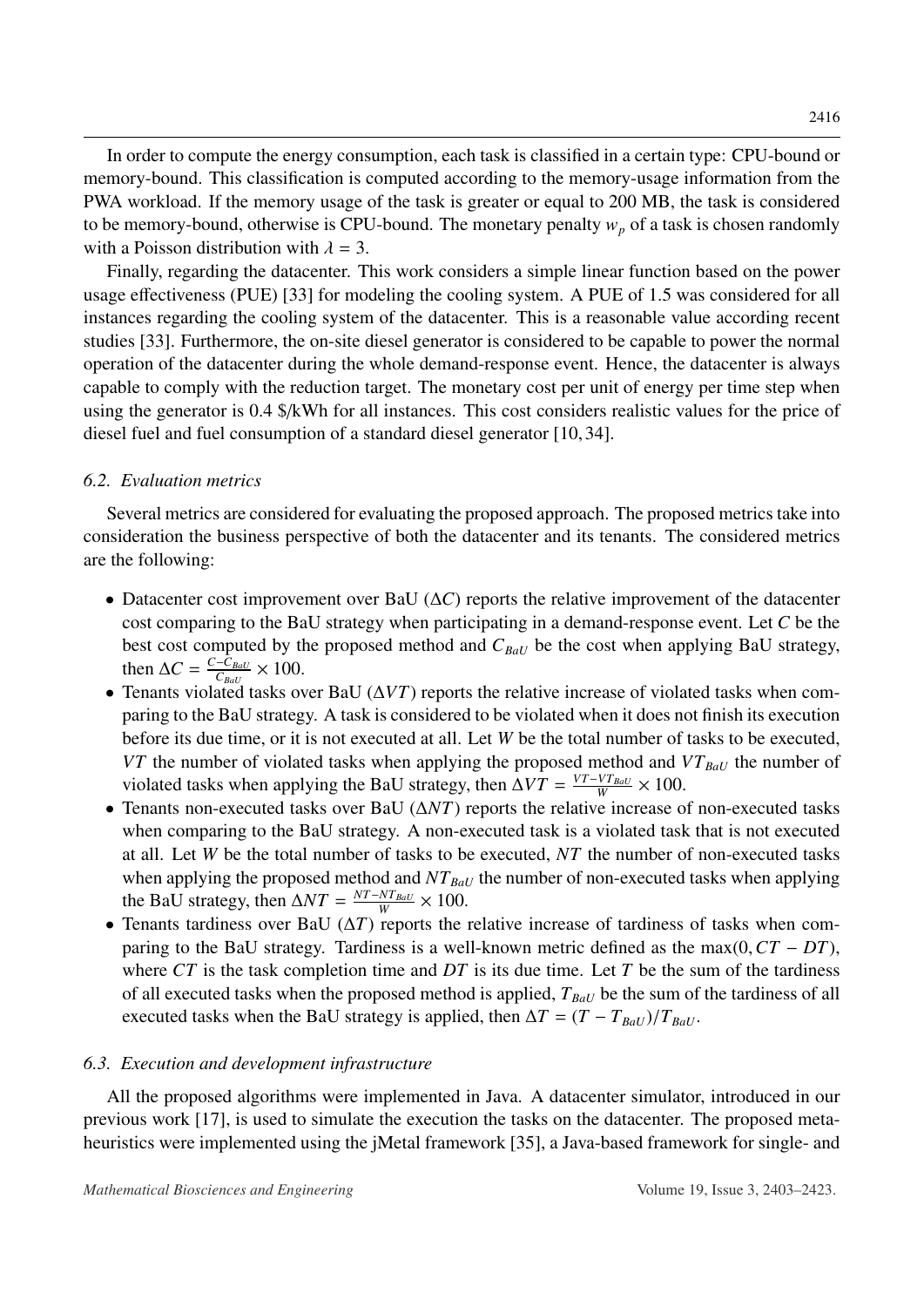multi-objective optimization with metaheuristics.

Experiments were executed in ClusterUY, a collaborative scientific HPC infrastructure in Uruguay. Detailed infrastructure information is available at https://cluster.uy.

#### <span id="page-14-0"></span>*6.4. Parameter calibration study*

The goal of the calibration study is to evaluate the accuracy of each metaheuristic with different configuration of parameters in order to find the best configuration for each metaheuristic. A total of 9 configurations of parameters were studied for each metaheuristic. The parameter calibration study was performed by addressing one small problem instance. A set of 30 independent executions for each metaheuristic and for each combination of parameter values. The parameters evaluated for GA were  $p_c = \{1.0, 0.9, 0.8\}$  for applying SBX crossover and  $p_m = \{0.1, 0.05, 0.01\}$  for applying polynomial mutation. Population size was configured as  $N_{ga} = 100$ . These are commonly suggested values for the GA parameters [\[36,](#page-20-6) [37\]](#page-20-7). The parameters calibrated for PSO were swarm size  $N_{pso} = \{50, 75, 100\}$ and neighborhood size  $K = \{3, 5, 7\}$ . These are the suggested values for Standard PSO 2011 [\[26,](#page-19-12) [28\]](#page-19-14). Every combination of the proposed parameter values was evaluated for each metaheuristic with a stopping condition of 25000 evaluations for every configuration. Figure [2a](#page-15-0) presents the datacenter cost computed by GA for every combination of parameters while Figure [2c](#page-15-0) presents the datacenter cost computed by PSO for every combination of parameters.

The Kruskal-Wallis H-test indicate results from GA and PSO do not originate from the same distribution with *p*-value  $\leq 0.001$ . After that, the best configuration is selected by performing a post hoc analysis by applying the Dunn H-test for multiple comparisons of mean rank sums. Figure [2b](#page-15-0) shows the post hoc analysis results for GA and Figure [2d](#page-15-0) for PSO.

Post hoc analysis shows  $(1.0, 0.01)$  and  $(0.9, 0.01)$  are the best configurations for GA since both compute the lowest median cost and are significantly different from most of the other configurations. However, (0.9, <sup>0</sup>.01) was able to compute a slightly lower median cost than (1.0, <sup>0</sup>.01). PSO post hoc analysis clearly shows (100, 3) is the best configuration. Hence, from here onwards, (0.9, 0.01) configuration is used for GA and (100, 3) for PSO.

#### *6.5. Main results and discussion*

A total of 30 independent executions were performed for every problem instance for each metaheuristic with the best configuration for GA and PSO. Figure [3](#page-15-1) presents the datacenter cost computed by GA and PSO for every problem instance. Results show GA is more accurate in median than PSO when addressing most instances, disregarding their size.

Table [2](#page-16-1) presents the median and IQR comparison of the computed datacenter cost. The Kruskal-Wallis H-test confirms GA is significantly more accurate than PSO for all instances. Overall, GA is <sup>4</sup>.9% more accurate than PSO in average, and up to 9.3% more accurate than PSO.

The presented results show the proposed GA planning algorithm is significantly more accurate than PSO from the datacenter operator point of view. However, it is fundamental to study the whole impact of applying the proposed strategies from a business point of view. Hence, four different metrics are proposed to evaluate the impact of the proposed strategies over BaU: (i) datacenter cost improvement (∆*C*), (ii) tenants violated tasks (∆*VT*), (iii) tenants non-executed tasks (∆*NT*) and (iv) tenants tardiness (∆*T*). Table [3](#page-17-0) presents the results of the proposed metrics for GA and PSO. Results show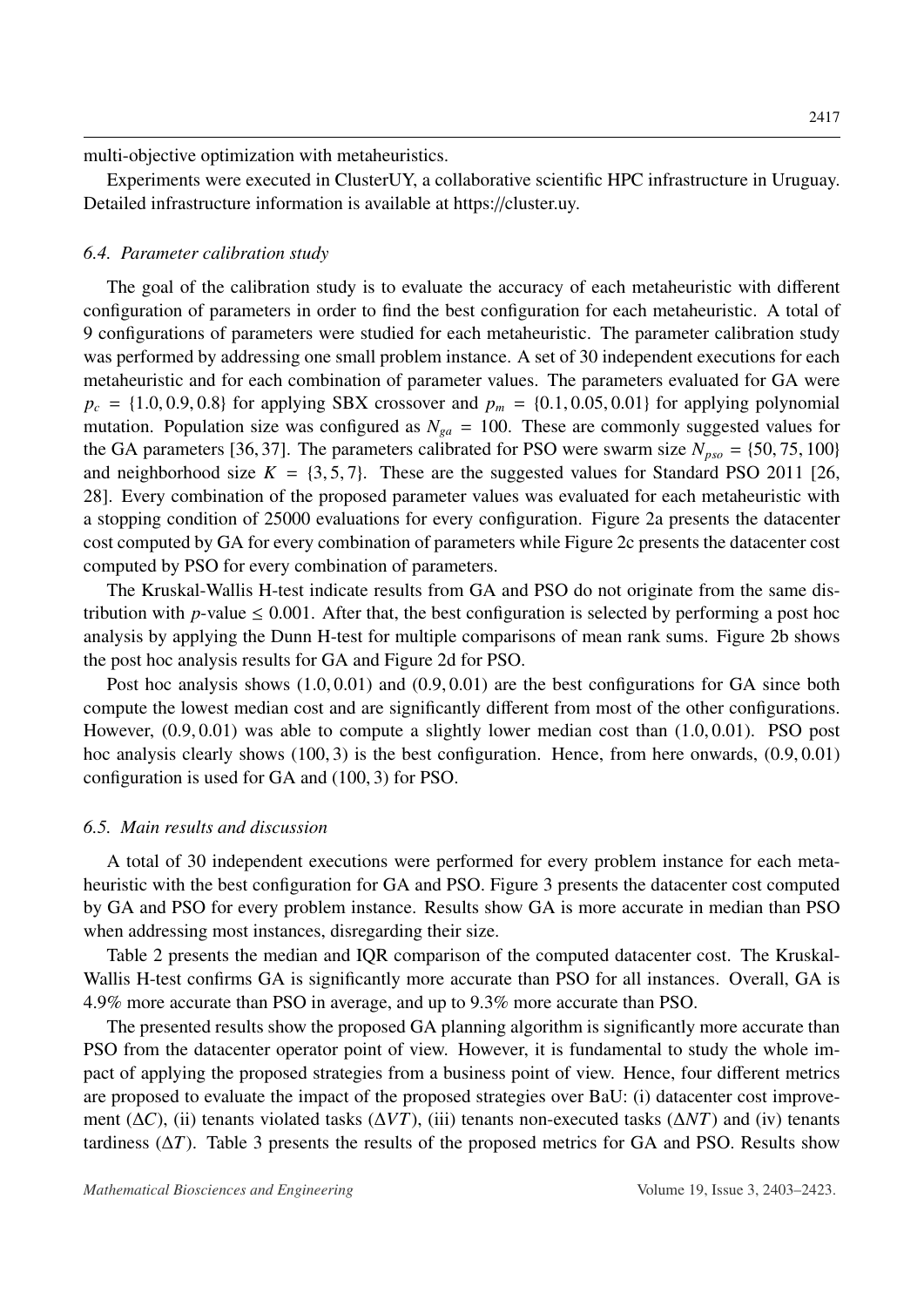<span id="page-15-0"></span>

(c) Cost computed by PSO with parameters  $(N_{pso}, K)$ 

(d) Post hoc analysis of PSO results using Dunn H-test

Figure 2. Datacenter cost computed by GA ans PSO after 30 independent executions addressing a small-sized problem instance with every combination of configuration of parameters.

<span id="page-15-1"></span>

Figure 3. Datacenter cost computed by GA and PSO after 30 independent executions for every problem instance referenced by (*planning algorithm*, *instance number*).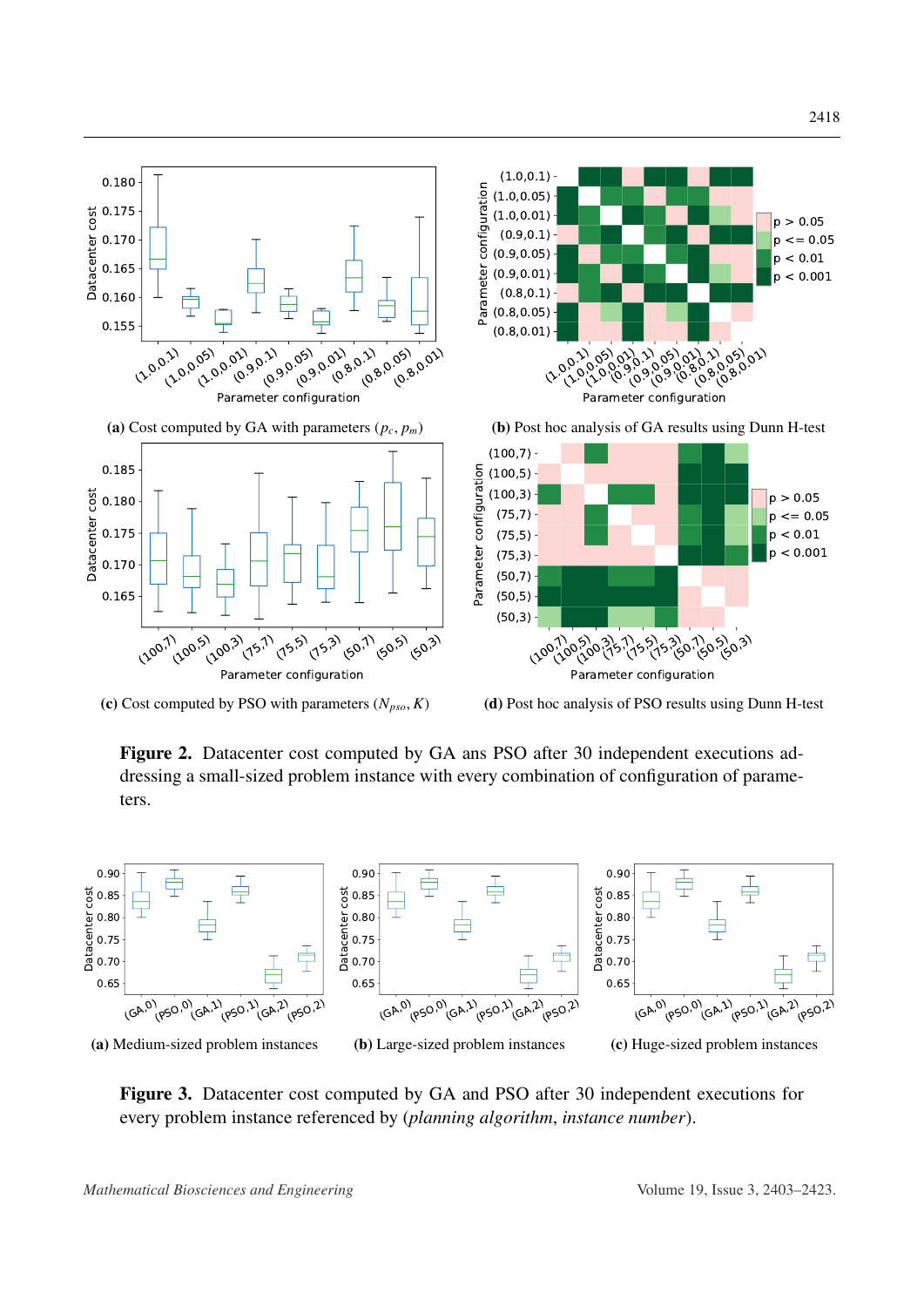| Instance               | GA     |       | <i>PSO</i> |       | <i>p</i> -value |  |  |  |
|------------------------|--------|-------|------------|-------|-----------------|--|--|--|
| number                 | Median | IQR   | Median     | IQR   |                 |  |  |  |
| Medium-sized instances |        |       |            |       |                 |  |  |  |
| 0                      | 0.84   | 0.038 | 0.88       | 0.024 | ${}< 0.001$     |  |  |  |
| 1                      | 0.78   | 0.028 | 0.86       | 0.019 | ${}< 0.001$     |  |  |  |
| 2                      | 0.67   | 0.031 | 0.71       | 0.018 | ${}< 0.001$     |  |  |  |
| Large-sized instances  |        |       |            |       |                 |  |  |  |
| 0                      | 1.97   | 0.082 | 2.05       | 0.037 | ${}< 0.001$     |  |  |  |
| 1                      | 1.86   | 0.047 | 1.94       | 0.049 | < 0.001         |  |  |  |
| $\overline{2}$         | 1.64   | 0.071 | 1.70       | 0.041 | ${}< 0.001$     |  |  |  |
| Huge-sized instances   |        |       |            |       |                 |  |  |  |
| 0                      | 5.41   | 0.139 | 5.68       | 0.141 | ${}< 0.001$     |  |  |  |
| 1                      | 5.60   | 0.097 | 5.86       | 0.137 | ${}< 0.001$     |  |  |  |
| 2                      | 5.77   | 0.132 | 6.02       | 0.149 | ${}< 0.001$     |  |  |  |

<span id="page-16-1"></span>Table 2. Median and interquartile range (IQR) comparison of the datacenter cost computed by GA and PSO for every problem instance.

GA and PSO improve datacenter cost consistently over BaU for all instances, with improvements of  $76.7 \pm 2.9\%$  and  $75.4 \pm 2.8\%$ , respectively.

For tenants, business impact varies depending on instance size. For medium-sized instances, the number of additional affected tasks over BaU is around  $2.1 \pm 1.0\%$  for both GA and PSO. Affected tasks do not produce a significant impact on tardiness, with increases of only  $1.04 \pm 0.91$  times and  $1.11 \pm 0.81$  times over BaU for GA and PSO. Finally, considering the whole workload there are an additional  $2.4 \pm 1.1\%$  of tasks that are not executed at all comparing to BaU when applying GA and PSO. These tasks are either postponed to the following planning horizon or are definitely cancelled. For large- and huge-sized instances, the impact is significantly higher than for medium-sized instances. The number of additional affected tasks over BaU is around  $4.9 \pm 0.6\%$  for both GA and PSO. That is, more than twice than medium-sized instances. Furthermore, affected tasks produce a significant impact on tardiness, with increases of  $6.0 \pm 3.8$  times and up to 13.7 times over BaU for GA and PSO. This introduces a significant delay on task execution with respect to BaU. Finally, considering the whole workload there are an additional  $3.3 \pm 0.9\%$  of tasks that are not executed on the planned horizon when comparing to BaU.

## <span id="page-16-0"></span>7. Conclusions and future work

This work studied the problem of a colocation datacenter participating in a smart grid emergency demand-response program. The problem is divided hierarchically into two sub-problems, the *datacenter planning problem* and the underlying *tenant scheduling problem*. A realistic mathematical formulation is presented for both sub-problems, considering a discrete-time approach with a rolling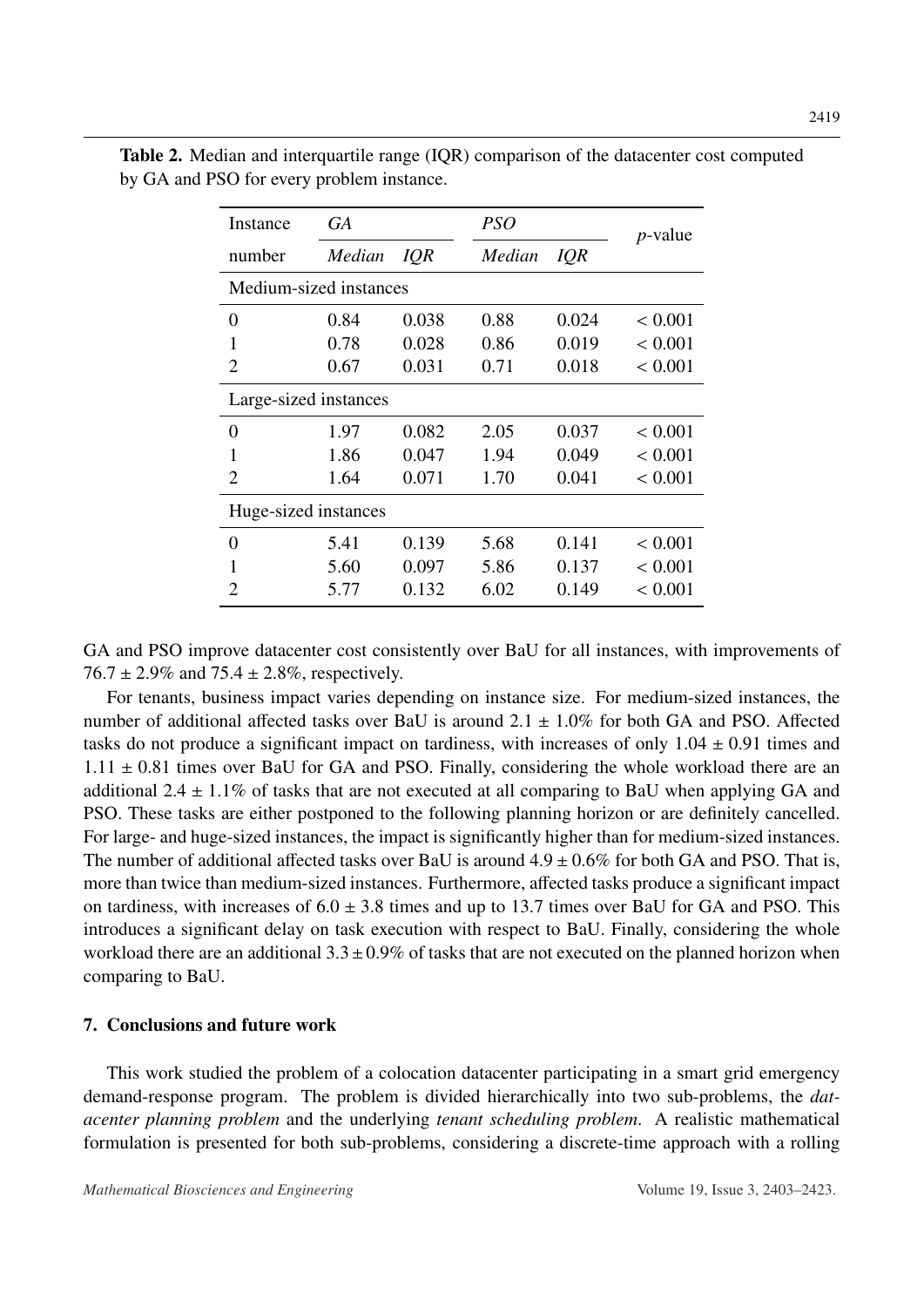| <i>Instance</i>        | GA         |             |             |               | <b>PSO</b> |             |             |               |
|------------------------|------------|-------------|-------------|---------------|------------|-------------|-------------|---------------|
| number                 | $\Delta C$ | $\Delta VT$ | $\Delta NT$ | $\Delta T$    | $\Delta C$ | $\Delta VT$ | $\Delta NT$ | $\Delta T$    |
| Medium-sized instances |            |             |             |               |            |             |             |               |
| $\boldsymbol{0}$       | 77.8%      | 2.8%        | 3.7%        | $2.01\times$  | 76.4%      | 2.8%        | 3.8%        | $1.97\times$  |
| 1                      | 79.2%      | $2.7\%$     | 2.0%        | $0.22\times$  | 76.9%      | $2.7\%$     | 1.9%        | $0.35\times$  |
| $\overline{2}$         | 82.2%      | 1.0%        | 1.6%        | $0.88\times$  | 81.1%      | 1.0%        | 1.8%        | $0.97\times$  |
| Large-sized instances  |            |             |             |               |            |             |             |               |
| $\overline{0}$         | 73.2%      | 6.1%        | 1.9%        | $13.52\times$ | 72.2%      | $6.8\%$     | 1.8%        | $13.68\times$ |
| 1                      | 75.0%      | $4.3\%$     | 3.1%        | $3.43\times$  | 73.8%      | $4.7\%$     | 3.8%        | $3.10\times$  |
| 2                      | 78.2%      | $4.5\%$     | $4.7\%$     | 3.99x         | 77.2%      | 4.9%        | 4.3%        | $3.96\times$  |
| Huge-sized instances   |            |             |             |               |            |             |             |               |
| $\overline{0}$         | 75.9%      | 4.7%        | 2.7%        | $3.98\times$  | 74.6%      | 4.6%        | 3.2%        | $4.16\times$  |
| $\mathbf{1}$           | 74.7%      | 4.8%        | 3.8%        | $7.43\times$  | 73.6%      | 4.9%        | 3.5%        | $6.59\times$  |
| $\overline{2}$         | 74.3%      | 4.7%        | 3.7%        | $4.35\times$  | 72.9%      | $4.6\%$     | 3.3%        | $3.98\times$  |

<span id="page-17-0"></span>Table 3. Datacenter cost improvement (∆*C*), tenants violated tasks (∆*VT*), non-executed tasks (∆*NT*) and tardiness (∆*T*), over BaU for medium-, large- and huge-sized instances.

horizon.

Approximate algorithms were proposed for addressing the formulated problems. On the one hand, two bio-inspired algorithms are proposed for addressing the datacenter planning problem. A GA that is based on the natural evolution of the species and a PSO algorithm that is based on the movement of a swarm of insects. Both algorithms consider the same in-memory representation for the problem but apply a different algorithmic approach for computing a near-optimal problem solution. On the other hand, an efficient greedy heuristic is proposed for addressing the tenant scheduling problem. The proposed greedy heuristic is based on a simple but effective iterative constructive approach.

A total of ten realistic synthetic problem instances ranging from small to huge size were created for evaluating the proposed algorithms. All problem instances were generated based on real tasks workloads from the PWA [\[32\]](#page-20-2) and include instances with more than 378,000 tasks.

Experimental analysis shows that the best results are computed for medium-sized instances. GA and PSO achieve the highest improvement on datacenter cost while suffering the lowest impact on task execution when addressing medium-sized instances. Large- and huge-sized instances are also profitable for the datacenter. However, impact on task execution increases significantly when comparing to medium-sized instances and tenants are more reluctant to reduce their energy consumption. Overall, results show the effectiveness of the proposed approach, reporting average improvements of the datacenter cost over Business as Usual (BaU) of more than 75%.

The main lines of future work are the following. Construct additional realistic problem instances considering a wider spectrum of scenarios. Design a diverse set of lower-level heuristics for addressing the tenant scheduling problem, taking into account the diversity of goals and priorities tenants may have. Design improved upper-level bioinspired algorithms based on promising and recently pro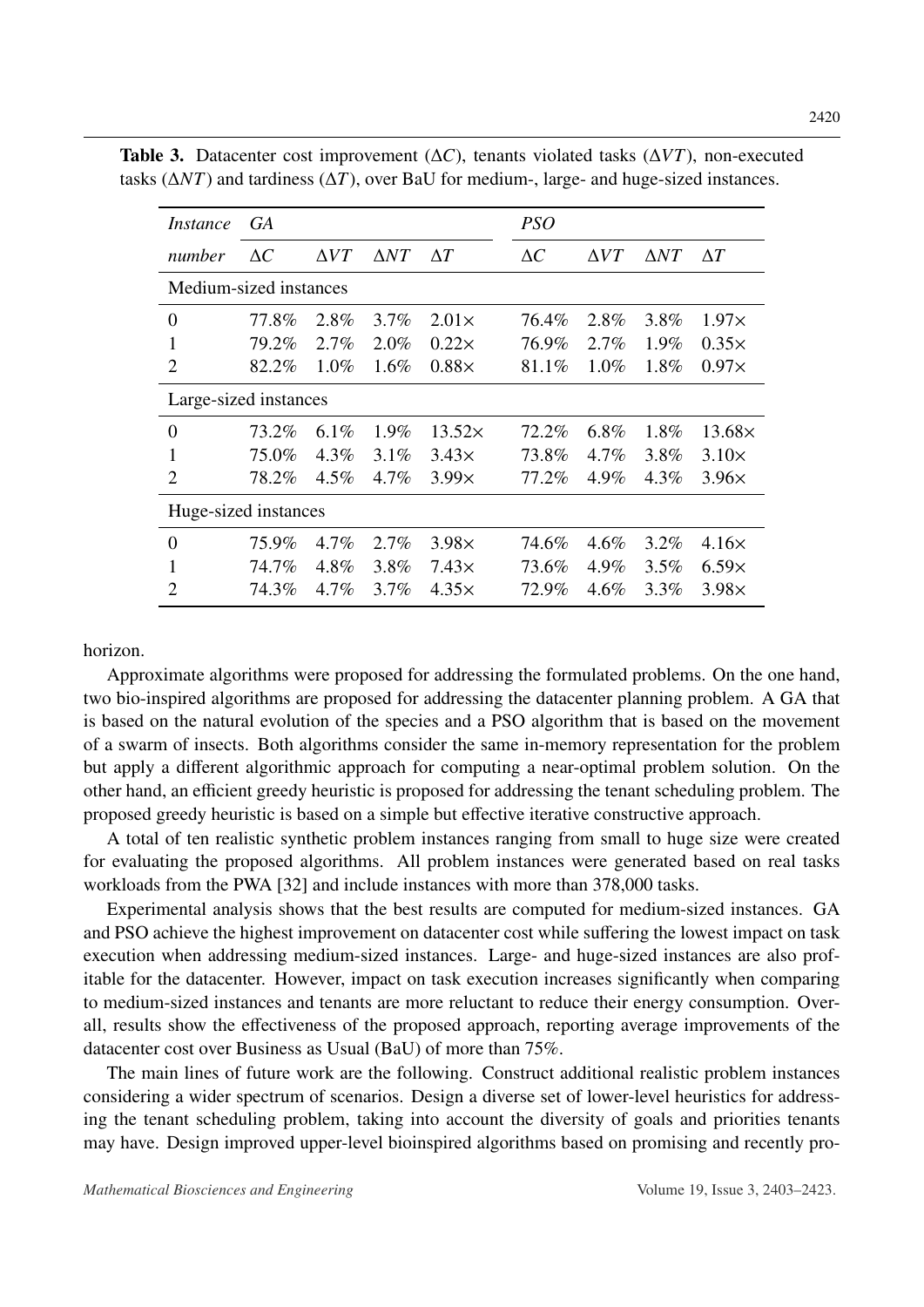posed metaheuristics such as the flower pollination algorithm [\[38\]](#page-20-8) and the Harris Hawks optimization algorithm [\[39\]](#page-20-9). And finally, formulate and propose an algorithmic approach for addressing a true multiobjective problem, simultaneously considering the goals of the datacenter operator and the goals of its tenants.

# References

- <span id="page-18-0"></span>1. J. Momoh, *Smart grid: Fundamentals of design and analysis*, Wiley IEEE Press, 2012.
- <span id="page-18-1"></span>2. H. Fraser, The importance of an active demand side in the electricity industry, *Electr. J.*, 14 (2001), 52–73. https://doi.org/10.1016/S1040-6190(01)00249-4
- <span id="page-18-2"></span>3. M. Chen, C. Gao, M. Song, S. Chen, D. Li, Q. Liu, Internet data centers participating in demand response: A comprehensive review, *Renew. Sustain. Energy Rev.*, 117 (2020), 1–15. https://doi.org/10.1016/j.rser.2019.109466
- <span id="page-18-3"></span>4. J. Muraña, S. Nesmachnow, S. Iturriaga, S. M. de Oca, G. Belcredi, P. Monzón, et al., Two level demand response planning for retail multi-tenant datacenters, in *18th International Conference on High Performance Computing and Simulation*, (2021), 1–8.
- <span id="page-18-4"></span>5. F. L. Meng, X. J. Zeng, A Stackelberg game-theoretic approach to optimal real-time pricing for the smart grid, *Soft Comput.*, 17 (2013), 2365–2380. https://doi.org/10.1007/s00500-013-1092-9
- <span id="page-18-5"></span>6. K. Alshehri, J. Liu, X. Chen, T. Basar, A Stackelberg game for multi-period demand response management in the smart grid, in *54th IEEE Conference on Decision and Control*, (2015), 5889– 5894. https://doi.org/10.1109/CDC.2015.7403145
- <span id="page-18-6"></span>7. M. Yu, S. Hong, Supply-demand balancing for power management in smart grid: A Stackelberg game approach, *Appl. Energy*, 164 (2016), 702–710. https://doi.org/10.1016/j.apenergy.2015.12.039
- <span id="page-18-7"></span>8. Y. Dai, Y. Gao, H. Gao, H. Zhu, Real-time pricing scheme based on Stackelberg game in smart grid with multiple power retailers, *Neurocomputing*, 260 (2017), 149–156. http://doi.org/10.1016/j.neucom.2017.04.027
- <span id="page-18-8"></span>9. Y. Wang, X. Lin, M. Pedram, A Stackelberg game-based optimization framework of the smart grid with distributed PV power generations and data centers, *IEEE Trans. Energy Conver.*, 29 (2014), 978–987. https://doi.org/10.1109/TEC.2014.2363048
- <span id="page-18-9"></span>10. N. Chen, X. Ren, S. Ren, A. Wierman, Greening multi-tenant data center demand response, *Perform. Eval.*, 91 (2015), 229–254. https://doi.org/10.1016/j.peva.2015.06.014
- <span id="page-18-10"></span>11. M. N. H. Nguyen, D. Kim, N. H. Tran, C. S. Hong, Multi-stage Stackelberg game approach for colocation datacenter demand response, in *19th Asia-Pacific Network Operations and Management Symposium*, (2017), 139–144. https://doi.org/10.1109/APNOMS.2017.8094193
- <span id="page-18-11"></span>12. C. Chi, F. Zhang, K. Ji, A. Marahatta, Z. Liu, Improving energy efficiency in colocation data centers for demand response, *Sustain. Comput. Infor. Syst.*, 29 (2021), 100476. https://doi.org/10.1016/j.suscom.2020.100476
- <span id="page-18-12"></span>13. L. Zhang, S. Ren, C. Wu, Z. Li, A truthful incentive mechanism for emergency demand response in colocation data centers, in *IEEE Conference on Computer Communications*, (2015), 2632–2640. https://doi.org/10.1109/INFOCOM.2015.7218654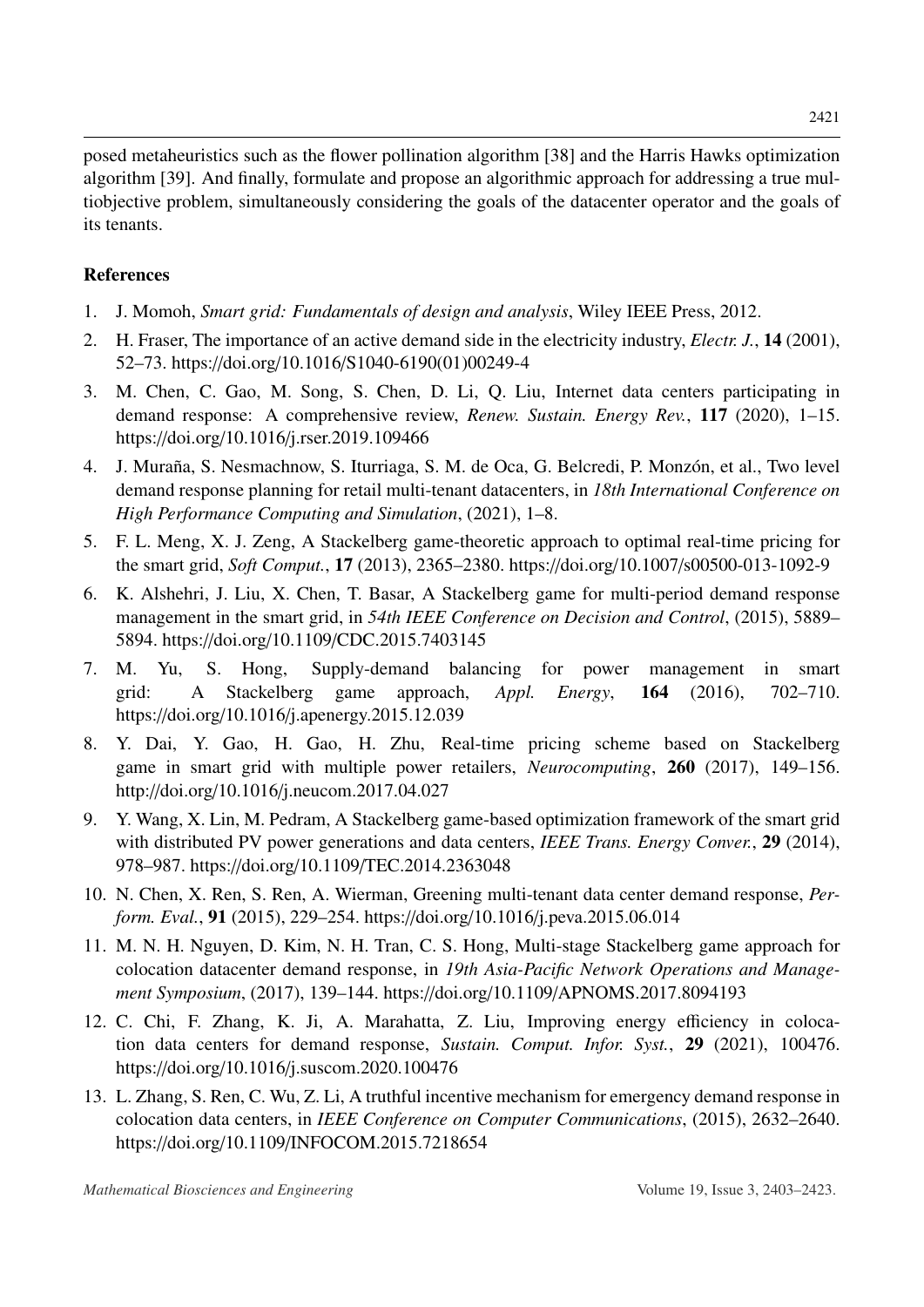- <span id="page-19-0"></span>14. J. Chen, D. Ye, S. Ji, Q. He, Y. Xiang, Z. Liu, A truthful FPTAS mechanism for emergency demand response in colocation data centers, in *IEEE Conference on Computer Communications*, (2019), 2557–2565. https://doi.org/10.1109/INFOCOM.2019.8737468
- <span id="page-19-1"></span>15. B. Celik, G. Rostirolla, S. Caux, P. Renaud-Goud, P. Stolf, Analysis of demand response for datacenter energy management using GA and time-of-use prices, in *IEEE PES Innovative Smart Grid Technologies Europe*, (2019), 1–5. https://doi.org/10.1109/ISGTEurope.2019.8905618
- <span id="page-19-2"></span>16. J. Muraña, S. Nesmachnow, S. Iturriaga, S. M. de Oca, G. Belcredi, P. Monzón, et al., Negotiation approach for the participation of datacenters and supercomputing facilities in smart electricity markets, *Program. Comput. Software*, 46 (2020), 636–651. https://doi.org/10.1134/S0361768820080150
- <span id="page-19-3"></span>17. J. Muraña, S. Nesmachnow, Simulation and evaluation of multicriteria planning heuristics for demand response in datacenters, *Simulation*, (2021), 1–18. https://doi.org/10.1177/00375497211020083
- <span id="page-19-4"></span>18. J. Muraña, S. Nesmachnow, F. Armenta, A. Tchernykh, Characterization, modeling and scheduling of power consumption of scientific computing applications in multicores, *Cluster Comput.*, 22 (2019), 839–859. https://doi.org/10.1007/s10586-018-2882-8
- <span id="page-19-5"></span>19. N. H. Tran, C. Pham, S. Ren, Z. Han, C. S. Hong, Coordinated power reduction in multi-tenant colocation datacenter: An emergency demand response study, in *IEEE International Conference on Communications*, (2016), 1–6. https://doi.org/10.1109/ICC.2016.7511560
- <span id="page-19-6"></span>20. C. Cowden, Game theory, evolutionary stable strategies and the evolution of biological interactions, *Nat. Educ. Knowl.*, 3 (2012), 1–6.
- <span id="page-19-7"></span>21. H. Stackelberg, *The theory of the market economy*, Oxford University Press, 1952.
- <span id="page-19-8"></span>22. D. E. Goldberg, *Genetic algorithms in search, optimization, and machine learning*, Addison-Wesley, 1989.
- <span id="page-19-9"></span>23. K. Deb, R. B. Agrawal, Simulated binary crossover for continuous search space, *Complex syst.*, 9 (1995), 115–148.
- <span id="page-19-10"></span>24. K. Deb, S. Tiwari, Omni-optimizer: A generic evolutionary algorithm for single and multi-objective optimization, *Eur. J. Oper. Res.*, 185 (2008), 1062–1087. https://doi.org/10.1016/j.ejor.2006.06.042
- <span id="page-19-11"></span>25. D. E. Goldberg, K. Deb, A comparative analysis of selection schemes used in genetic algorithms, *Found. Genet. Algorithms*, 1 (1991), 69–93, https://doi.org/10.1016/B978-0-08-050684-5.50008-2
- <span id="page-19-12"></span>26. J. Kennedy, R. Eberhart, Particle swarm optimization, in *Proceedings of International Conference on Neural Networks*, (1995), 1942–1948. https://doi.org/10.1109/ICNN.1995.488968
- <span id="page-19-13"></span>27. G. Beni, J. Wang, Swarm intelligence in cellular robotic systems, in *Robots and Biological Systems: Towards a New Bionics?*, (1993), 703–712. https://doi.org/10.1007/978-3-642-58069-7 38
- <span id="page-19-14"></span>28. M. Zambrano-Bigiarini, M. Clerc, R. Rojas, Standard particle swarm optimisation 2011 at CEC-2013: A baseline for future PSO improvements, in *IEEE Congress on Evolutionary Computation*, (2013), 2337–2344. https://doi.org/10.1109/CEC.2013.6557848
- <span id="page-19-15"></span>29. M. Clerc, *Particle swarm optimization*, John Wiley and Sons, 2010.